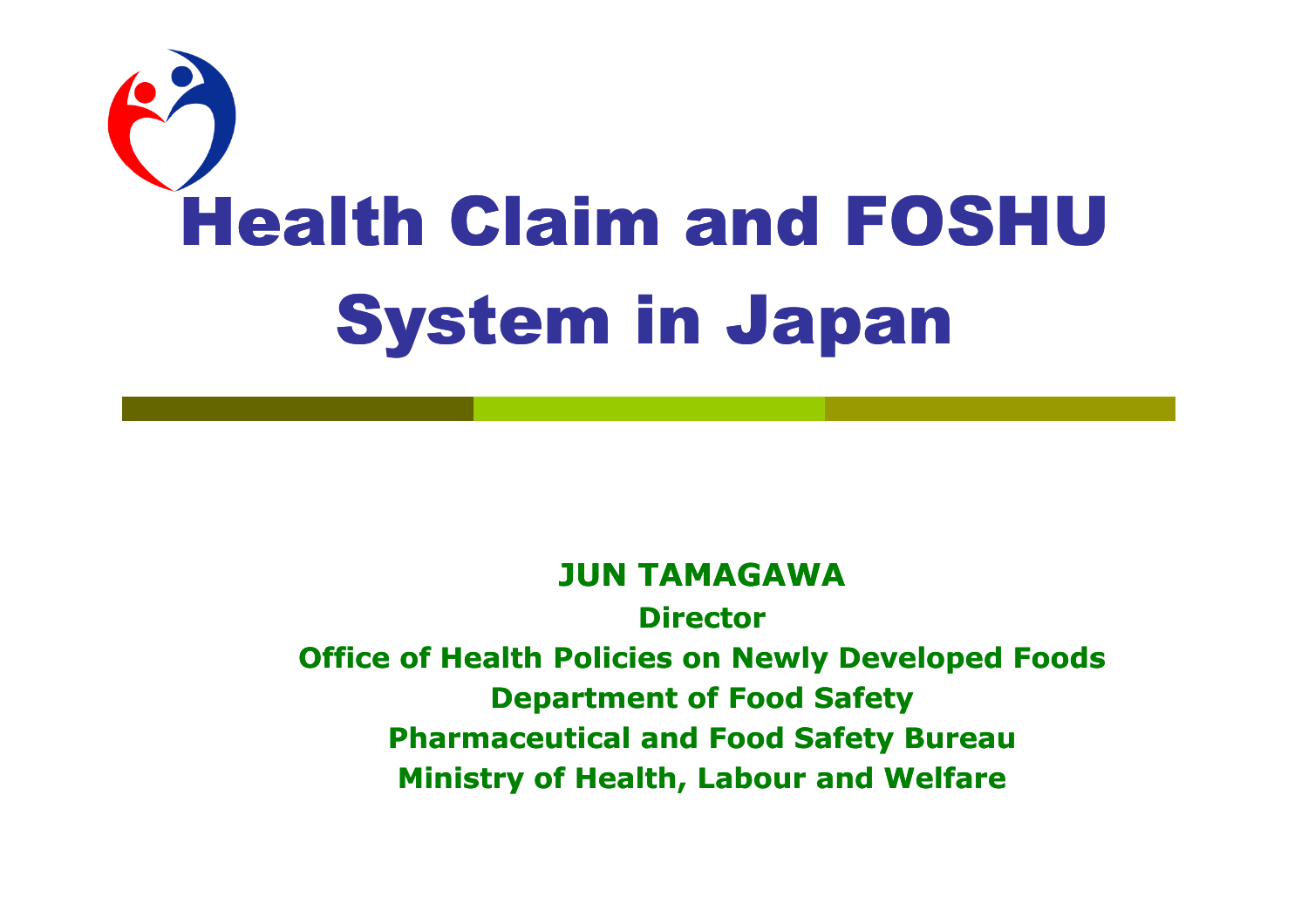# What is "Food"?

### **Food Products (Food Sanitation Law)(Food Law)**

• **Foods with health claims**

(So-called health foods)

• **Other foods**

#### **Approximately** ¥2 trillion

### **Pharmaceutical Products (Pharmaceutical Affairs Law)(Pharmaceutical Law)**

**Approximately** ¥7.4 trillion

- Listed in the Japanese Pharmacopeia
- Used for diagnosis, treatment, and prevention of diseases
- Used for purposes that have an effect on the structure and function of the body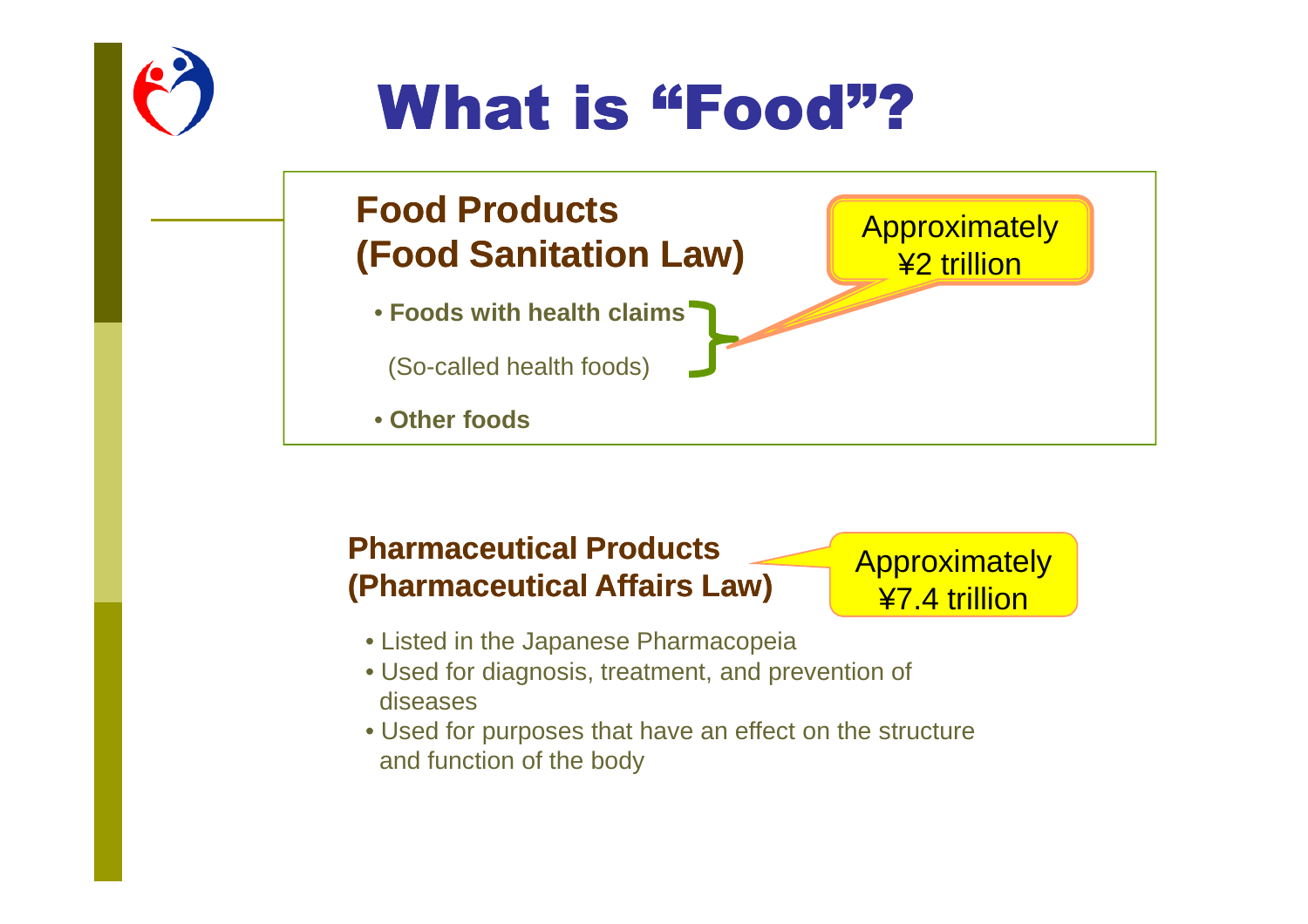## **Categories of Food with Health Claims**

|                                                                       | <b>Food with Health Claims</b>                                                                             |                                                                                                                                                                                                                            |                                                                 |
|-----------------------------------------------------------------------|------------------------------------------------------------------------------------------------------------|----------------------------------------------------------------------------------------------------------------------------------------------------------------------------------------------------------------------------|-----------------------------------------------------------------|
| <b>Medical Drugs</b><br>(including newly<br>appointed<br>quasi-drugs) | <b>Food with</b><br><b>Nutrient</b><br><b>Functional</b><br><b>Claims</b><br>(standard<br>regulation type) | <b>Food for</b><br><b>Specified Health</b><br><b>Uses</b><br><b>Individual approval</b><br>system:<br><b>-Approved with conditions</b><br>· Standard regulation<br>type<br><b>Disease risk reduction</b><br>labeling types | <b>Food Products</b><br>(including so-called<br>"health foods") |

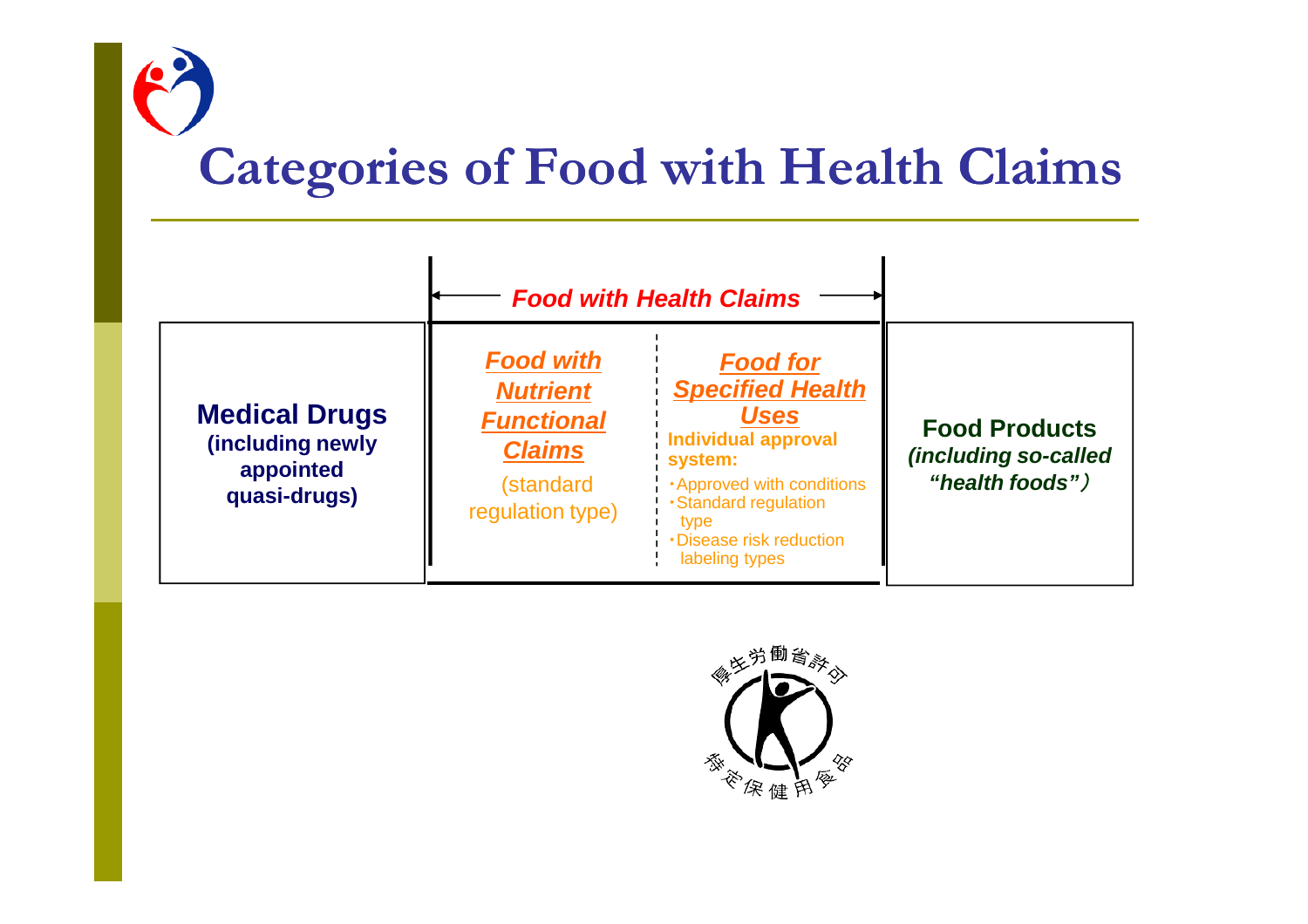

"Health Foods" = Foods with Health Claims + So-Called Health Foods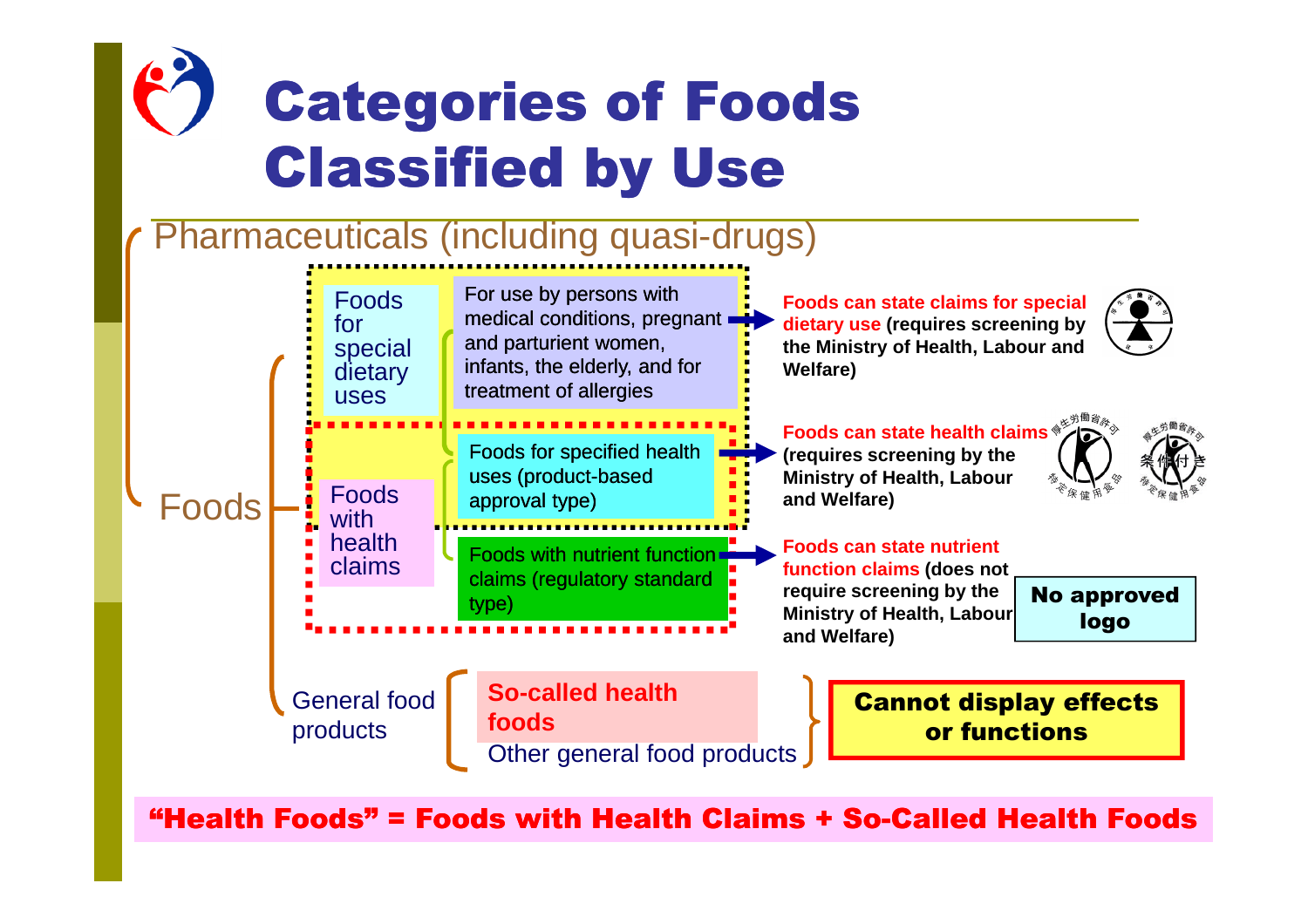

## **Foods with Health Claims**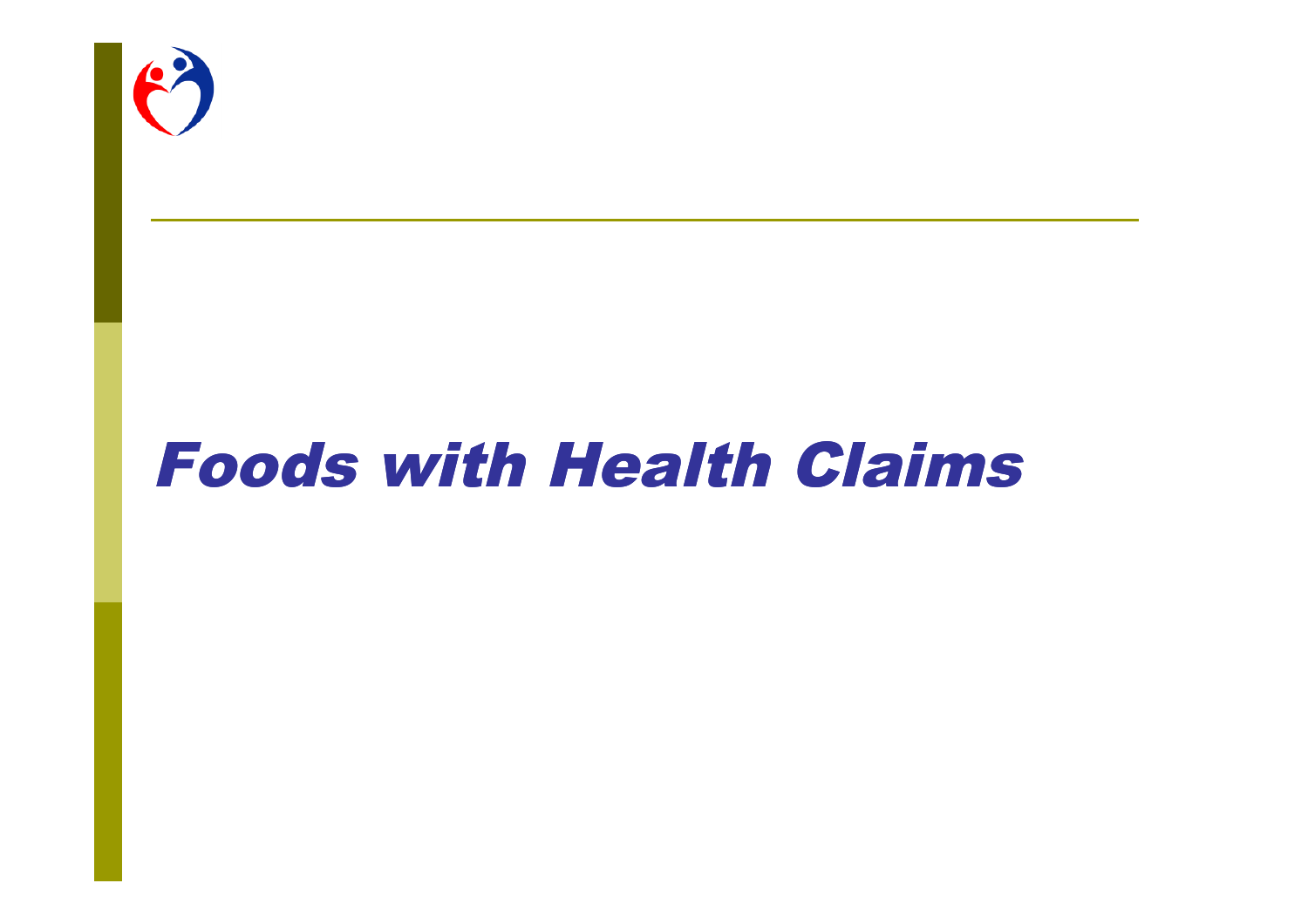

*Implemented in April 2001.*

 *Under this system, certain of the numerous and diverse*

*"so-called health foods" that meet certain conditions can be referred to as "foods with health claims."*

 *There are two categories—"foods for specified health uses" and "foods with nutrient function claims" with different approval conditions, purposes, and functions, etc.*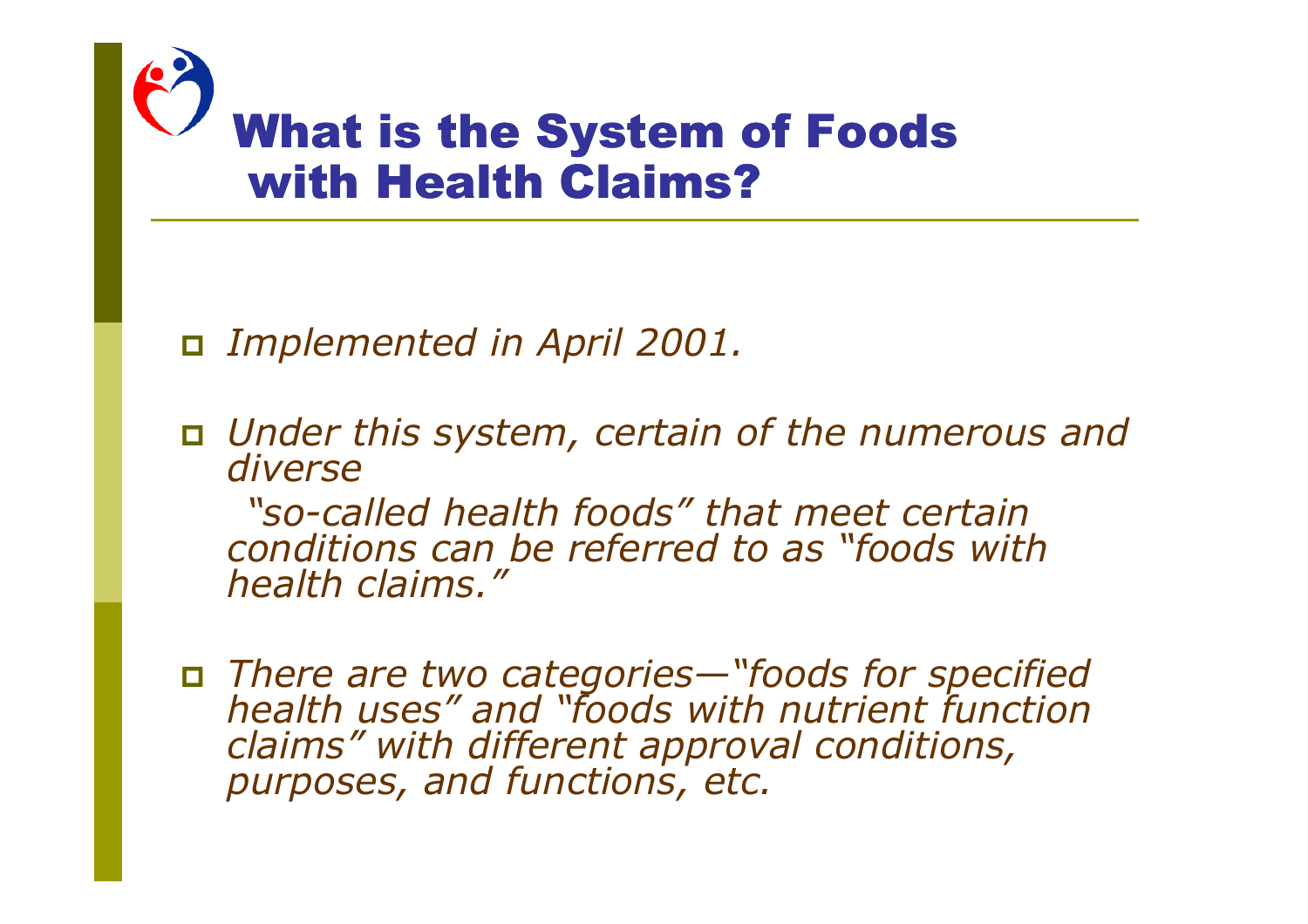## **Background to the Creation of the System of Foods with Health Claims**

- *(1) Concern about the health of the public is increasing against a backdrop of confusion concerning eating habits, increases in lifestyle-related diseases, rising healthcare costs, etc. and demands concerning food functions are becoming more complex and diverse.*
- *(2) Advances in food science and technological development are leading to the development of new foods with varied functions.*
- *(3) Developments in regulatory schemes and internationalization are leading to reviews of food and pharmaceutical classifications.*
- *(4) Demands from consumers for the provisions of appropriate information concerning foods are increasing.*
- *(5) There have been some incidents of improper labeling and ingestion methods leading to risks to health and complaints concerning foods.*
- *(6) In overseas, there has been increased consideration of regulatory standards for foods that have certain functions such as labeling that emphasizes health.*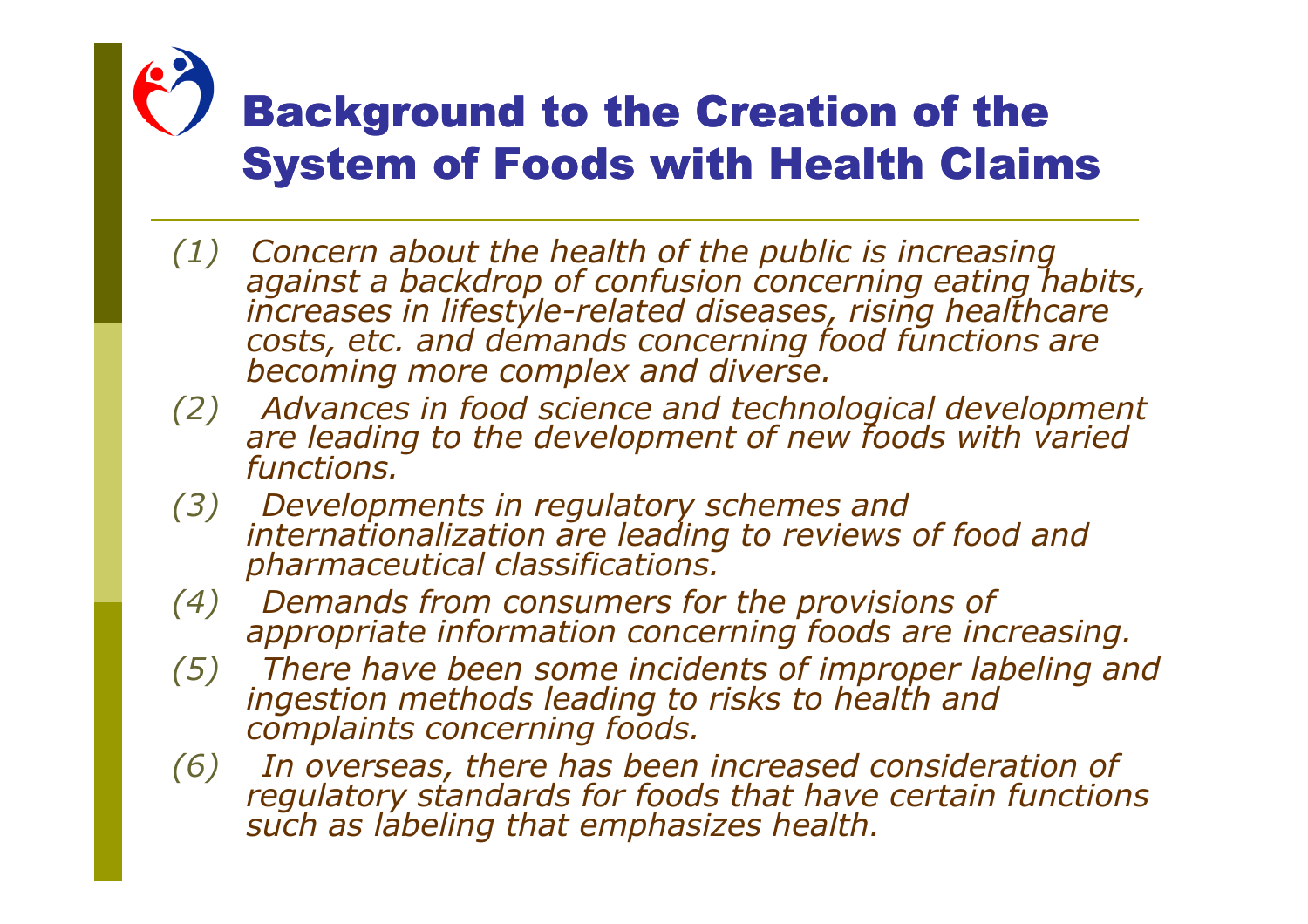

## Foods with Nutrient Function Claims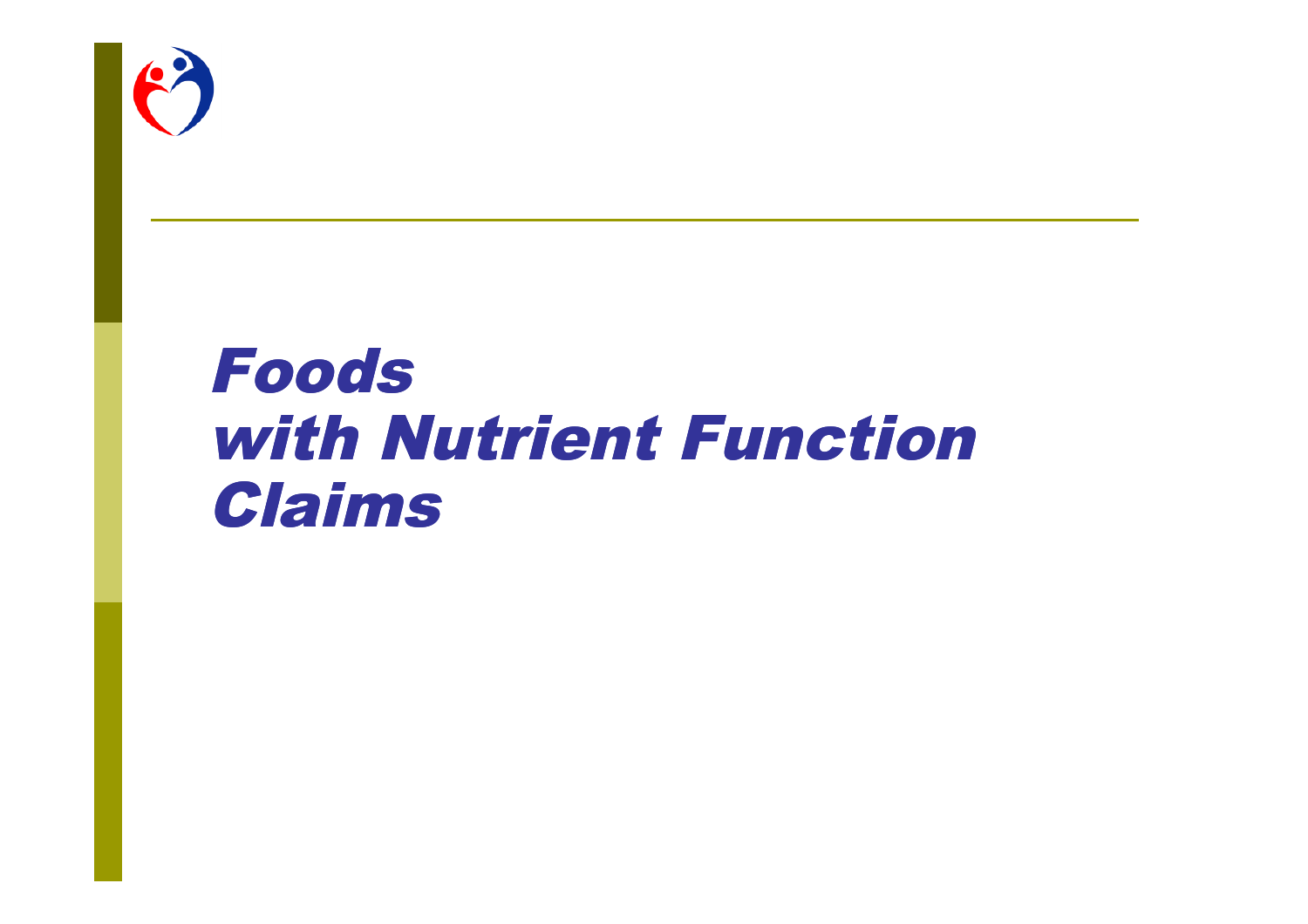

### **What are Foods** with Nutrient Function Claims?

- *Foods with nutrient function claims are foods that supply or supplement the nutritional components (vitamins, minerals, etc.) that are necessary for sound growth, development of the body and the maintenance of health.*
- *With advancing age, confusion concerning proper eating habits, and others, it has become increasingly difficult to maintain normal eating habits; and foods with nutrient function claims are foods that supply or supplement nutritional components when it is not possible to obtain the necessary nutritional components each day.*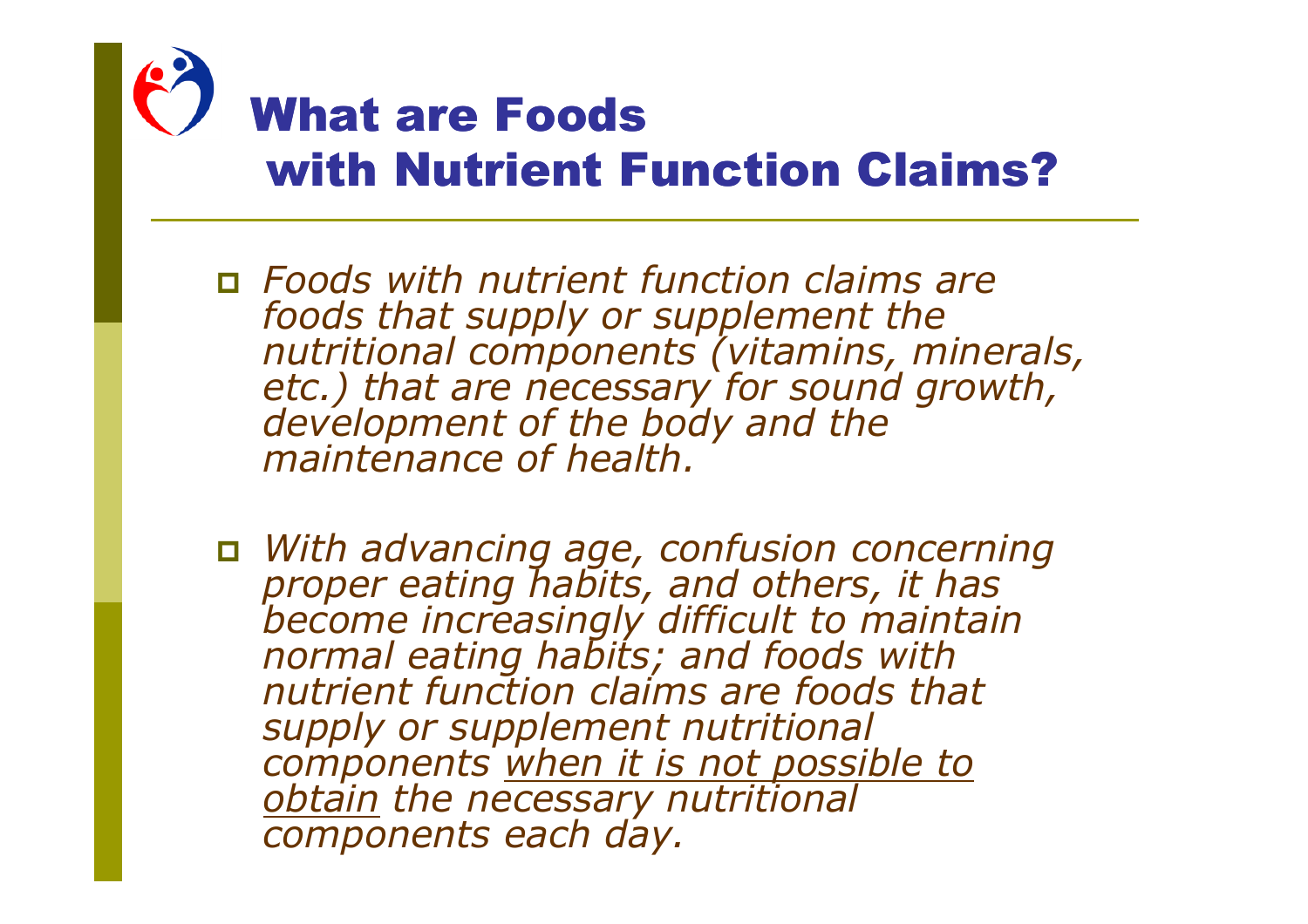# **Handling of Foods** with Nutrient Function Claims

- *(1) The system for foods with nutrient function claims is a selfcertifying one that does not require the filing of individual applications for approval or notice, etc. to the Minister of Health, Labour and Welfare (MHLW).*
- *(2) The standards adopted by MHLW include bellows;*
	- *Regulatory standards that set upper and lower limits on nutrient functional components included that are ingested daily*

*- Labeling standards that specify the content of functions that can be indicated and warnings concerning the nutritional components that are ingested*

*Products with nutrient function claims must comply with these standards.*

*(3) Foods whose nutritional component functions may be labeled as foods with nutrient function claims are currently 12 vitamins and five minerals.*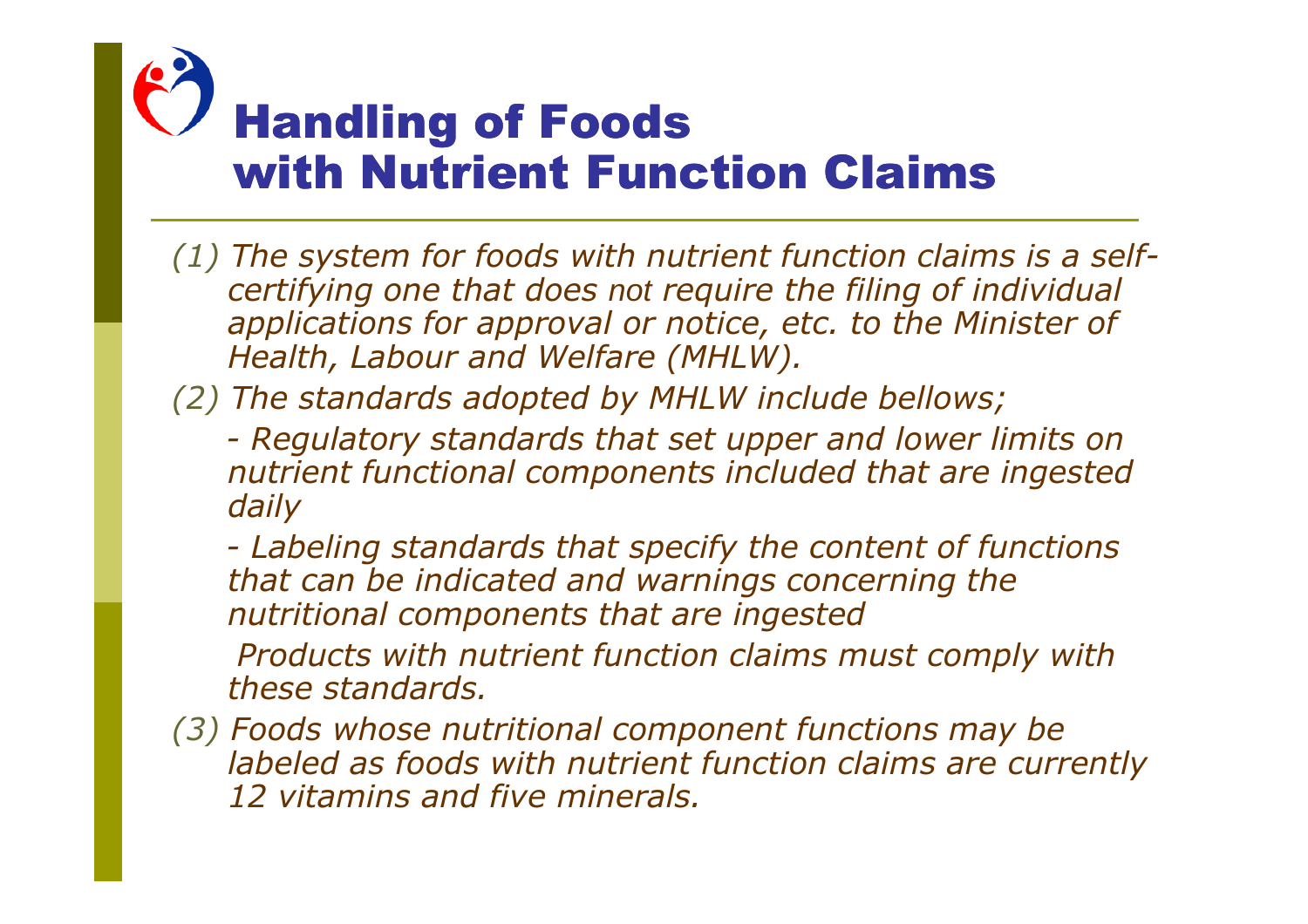### **Regulatory Standards for Foods with Nutrient Function Claims**

*Minerals*



| <u>MITERIS</u>     |                   |                   |                            |        |        |                   |                 | $\sim$             |
|--------------------|-------------------|-------------------|----------------------------|--------|--------|-------------------|-----------------|--------------------|
|                    | <b>Zinc</b>       |                   | Calcium                    | Iron   |        | Copper            |                 | Magnesium          |
| Upper limit        | 15 <sub>mg</sub>  |                   | 600 <sub>mg</sub>          |        | 10mg   |                   | 6 <sub>mg</sub> | 300mg              |
| Lower limit        | 2.10mg            |                   | <b>210mg</b>               |        | 2.25mg | 0.18mg            |                 | 75 <sub>mg</sub>   |
| <u>Vitamins</u>    |                   |                   |                            |        |        |                   |                 |                    |
|                    | <b>Niacin</b>     |                   | <b>Pantothenic Acid</b>    |        |        | <b>Biotin</b>     |                 | Vitamin A*         |
| <b>Upper limit</b> |                   | 60 <sub>mg</sub>  |                            | 30mg   |        | 500µg             |                 | 600µg(2,000IU      |
| Lower limit        |                   | 3.3 <sub>mg</sub> |                            | 1.65mg |        | $14\mug$          |                 | 135µg(450IU)       |
|                    | <b>Vitamin B1</b> |                   | <b>Vitamin B2</b>          |        |        | <b>Vitamin B6</b> |                 | <b>Vitamin B12</b> |
| Upper limit        |                   | 25mg              |                            | 12mg   |        | 10 <sub>mg</sub>  |                 | 60µg               |
| Lower limit        |                   | 0.30mg            |                            | 0.33mg |        | 0.30mg            |                 | $0.60\mug$         |
|                    |                   |                   |                            |        |        |                   |                 |                    |
|                    | <b>Vitamin C</b>  |                   | <b>Vitamin D</b>           |        |        | <b>Vitamin E</b>  |                 | <b>Folic Acid</b>  |
| Upper limit        | 1,000mg           |                   | 5.0µg(200IU)               |        |        | <b>150mg</b>      |                 | $200\mug$          |
| Lower limit        |                   | 24mg              | $1.50 \mu g(60 \text{IU})$ |        |        | 2.4 <sub>mg</sub> |                 | 60µg               |

\*Beta carotene, a precursor of vitamin A, is designated as a source of vitamin A for foods with nutrient function claims, but in that case the upper limit is 7,200 **μ**g and the lower limit is 1,620 **μ**g.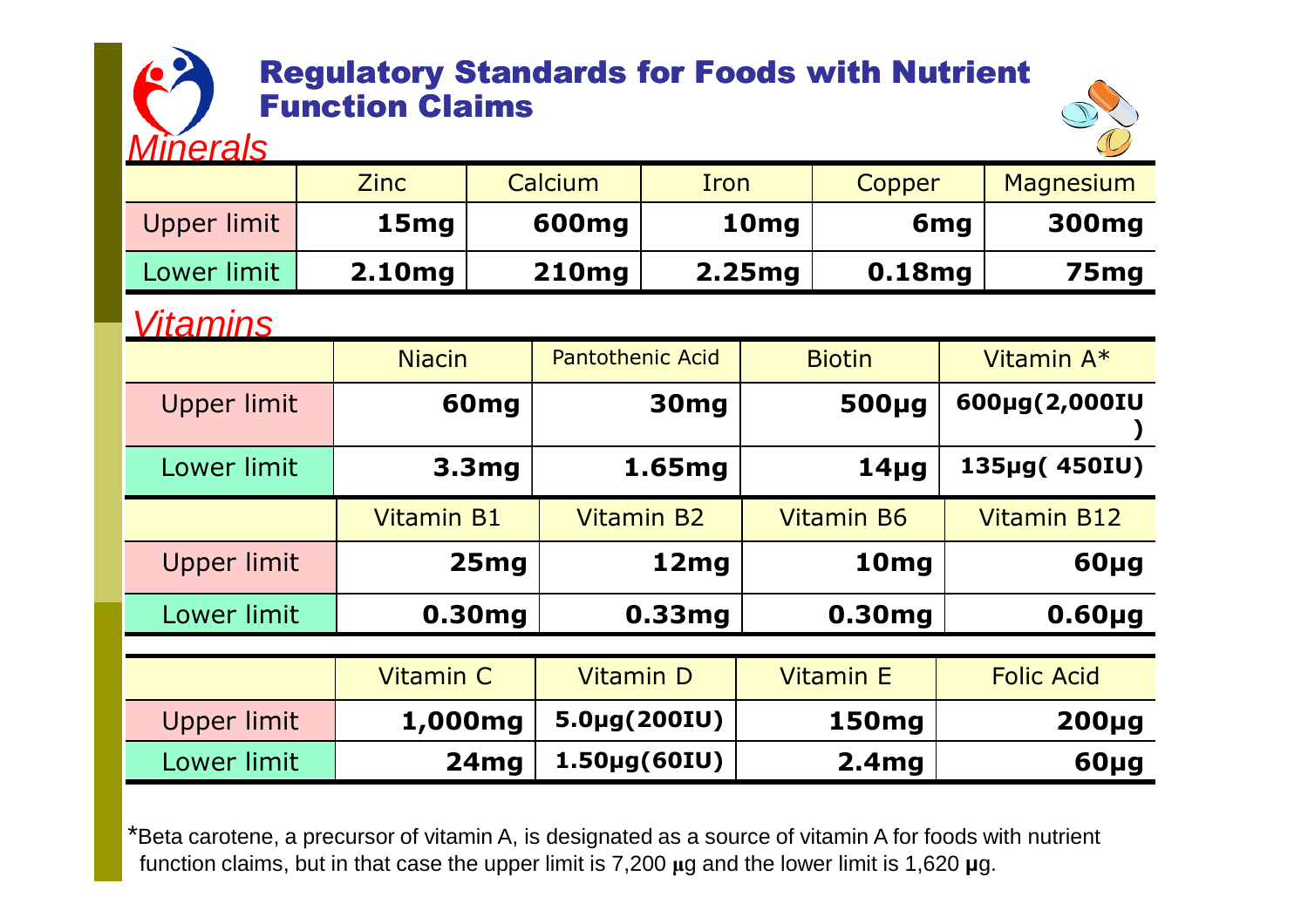### **Representative Labels of Leading Product Formats for Foods with Nutrient Function Claims**

### *Tablets, etc.: Chewable Multivitamins*

(Vitamin B1 is a nutritional element that assists in the production of energy from carbohydrates and in maintaining the health of the skin and mucous membranes.)

### *Capsules: Germ Oil Capsules*

(Vitamin E is a nutritional element that has antioxidant effects that prevent oxidation of lipids in the body and helps maintain cellular health.)

### *Powder, etc.: Powdered Calcium*

(Calcium is a nutritional element necessary for bone and tooth formation.)

### *Fruit Juice: Fruit Drinks with Iron*

(Iron is a nutritional element necessary for red blood cell formation.)

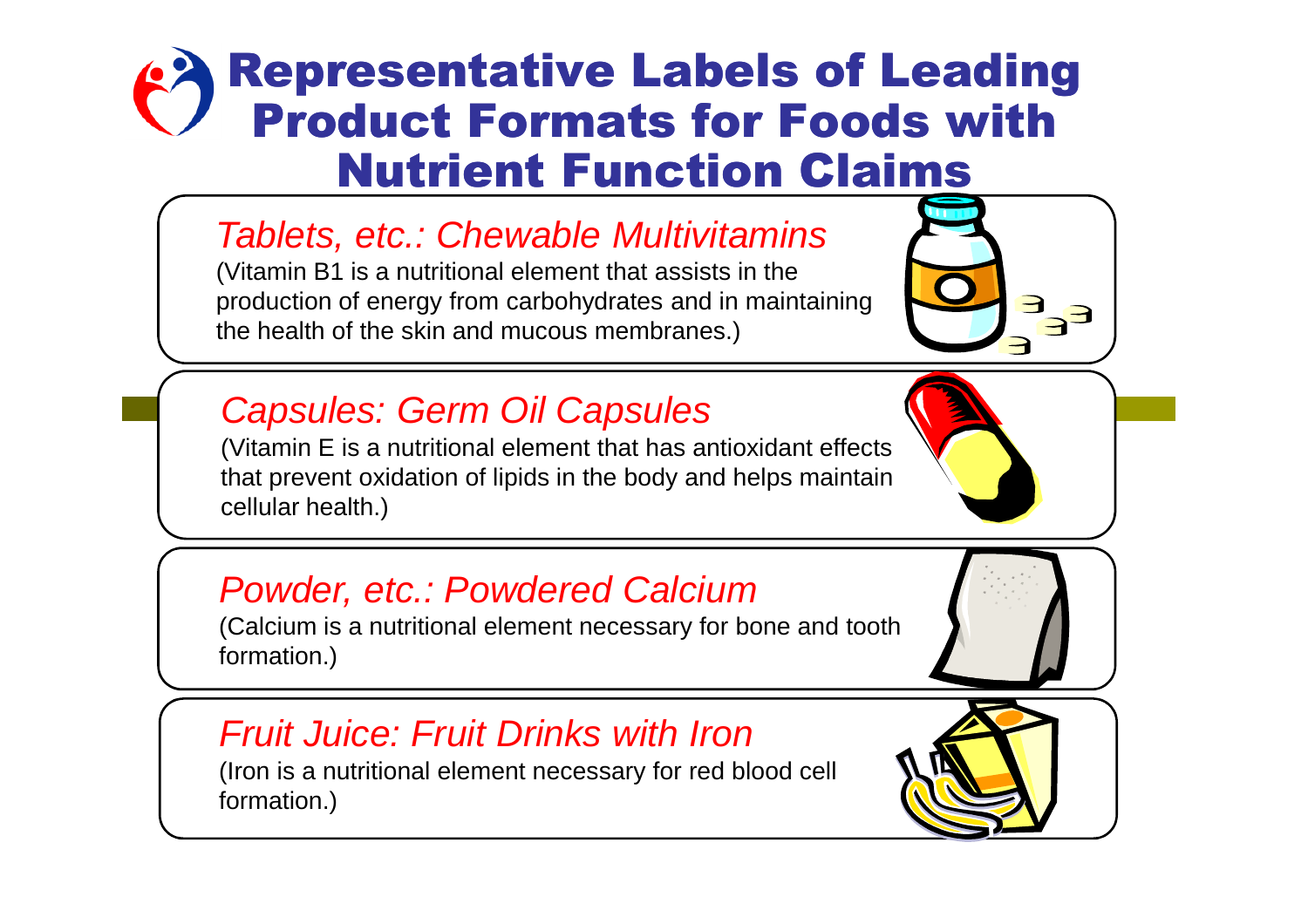

### **Nutrient Function Claims** and Warning Indication

| <b>Nutritional</b><br><b>Ingredient</b> | <b>Function Claims</b>                                                                        | <b>Warning Indication</b>                                                                                                                                                                                                                                                        |  |  |
|-----------------------------------------|-----------------------------------------------------------------------------------------------|----------------------------------------------------------------------------------------------------------------------------------------------------------------------------------------------------------------------------------------------------------------------------------|--|--|
| Vitamin A                               | helps to maintain vision in<br>the dark, and helps to<br>maintain skin and mucosa<br>healthy. | Increased intake of this product will not<br>result in curing diseases nor promoting<br>health. Please comply with the advisable<br>daily intake. Women within the third<br>months of pregnancy or women<br>considering to be pregnant should be<br>careful of over consumption. |  |  |
| Vitamin C                               | helps to maintain skin and<br>mucosa healthy and has<br>anti-oxidizing effect.                | Increased intake of this product will not<br>result in curing diseases nor promoting<br>health. Please comply with the advisable<br>daily intake.                                                                                                                                |  |  |
| Calcium                                 | necessary in the<br>development of bone and<br>teeth.                                         | Increased intake of this product will not<br>result in curing diseases nor promoting<br>health. Please comply with the advisable<br>daily intake.                                                                                                                                |  |  |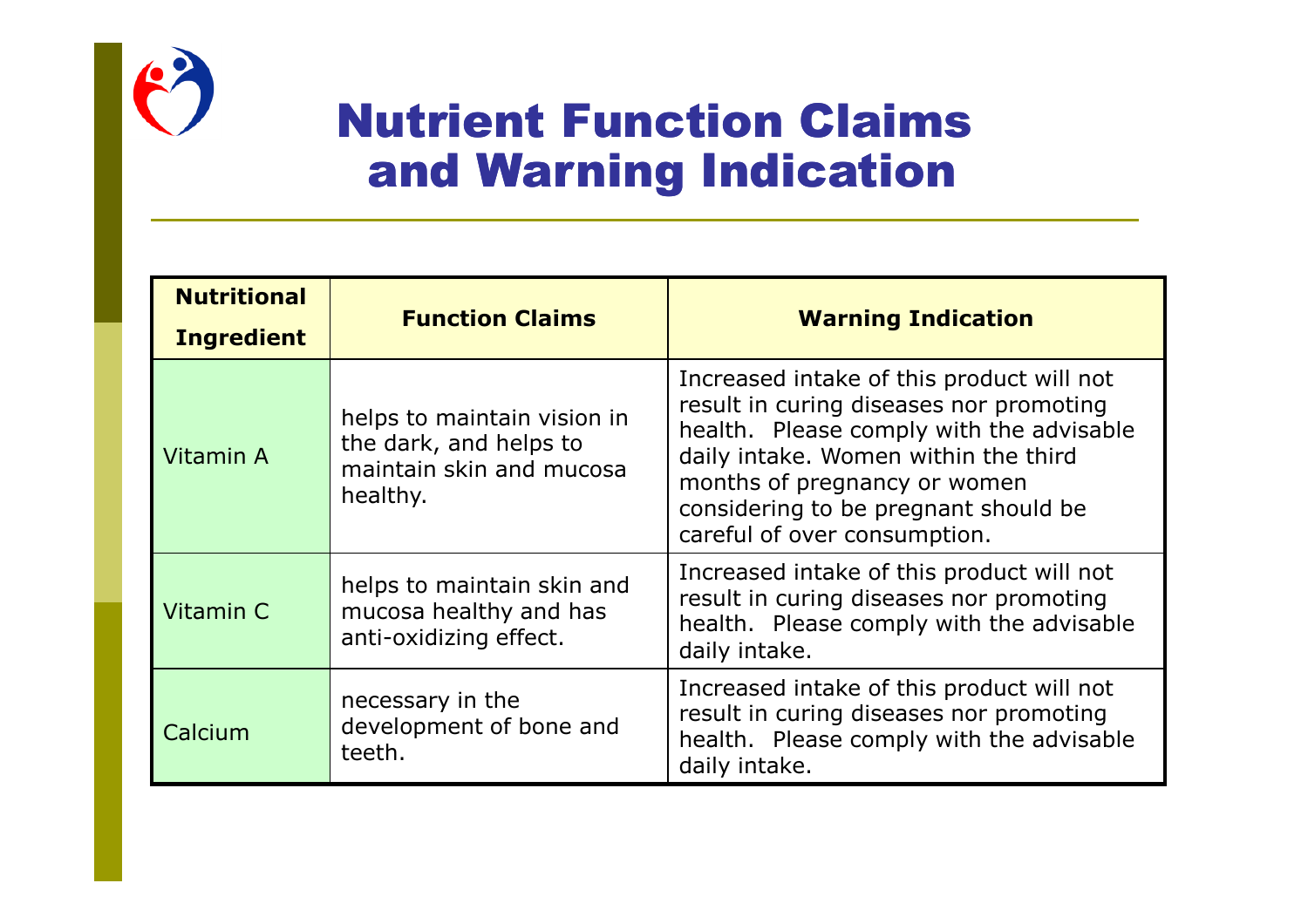

### **Example of Labeling on Package**

Name of product : OOO 商品名〇〇〇 栄養機能食品 (カルシウム) **Food with nutrient function claims (Calcium )** カルシウムは、骨や歯の形成に必要な栄養素です。 Calcium is a nutrient necessary for formation of bones and 「食生活は、主食、主菜、副菜を基本に、食事のバランスを。」 teeth. 名称:カルシウム含有食品 "Eat well-balanced with staple food, as well as main and side 原材料名:…..….... dishes" 嘗味期限:欄外に記載 List of ingredients: ……., ……., ……… 内容量:OOg Best before :YY / MM / DD 製造者:△△株式会社 Net content :○○g 栄養成分表示:1粒当たり Manufacturer : OOO エネルギー○kcal、たんぱく質○g、脂質○g、炭水化物○g、ナト Nutrition Labeling : Per serving size  $(OO g)$ リウムOg、カルシウムOmg Energy :○○ kcal, Protein: ○○ g, Fat: ○○ g, 1日当たり摂取目安量:1日当たり2粒を目安にお召し上がり下さい。 Carbohydrates: ○○ g ,Sodium: ○○mg, Calcium: ○○mg 摂取の方法及び摂取をする上での注意事項:水に溶かしてお召し上 Recommended daily intake :"2 packages per day " がり下さい。本品は多量摂取により疾病が治癒したり、より健康が増 Cautions in consuming the product :Consuming this product 進するものではありません。1日の摂取目安量を守ってください。 in a large quantity does not heal a disease or improve one's health. Please keep the recommend daily in take. 1日当たりの摂取目安量に含まれる当該栄養成分の量が栄養素 The % of function claimable ingredient contained in the daily 等表示基準値に占める割合:カルシウム○% recommended intake level to the Nutrients Labeling Standard Value. : Calcium  $\times \times \%$ 調理又は保存の方法:保存は高温多湿を避け、開封後キャップを しっかり閉めて早めにお召し上がり下さい。 Storage condition : Keep the product in a cool and dry place. Once opened fasten the cap tightly and consume it 本品は、特定保健用食品と異なり、厚生労働大臣により個別審査 immediately. を受けたものではありません。 This product has not undergone an individual evaluation by the Minister of Health, Labour and Welfare.※赤字は栄養機能食品としての義務表示事項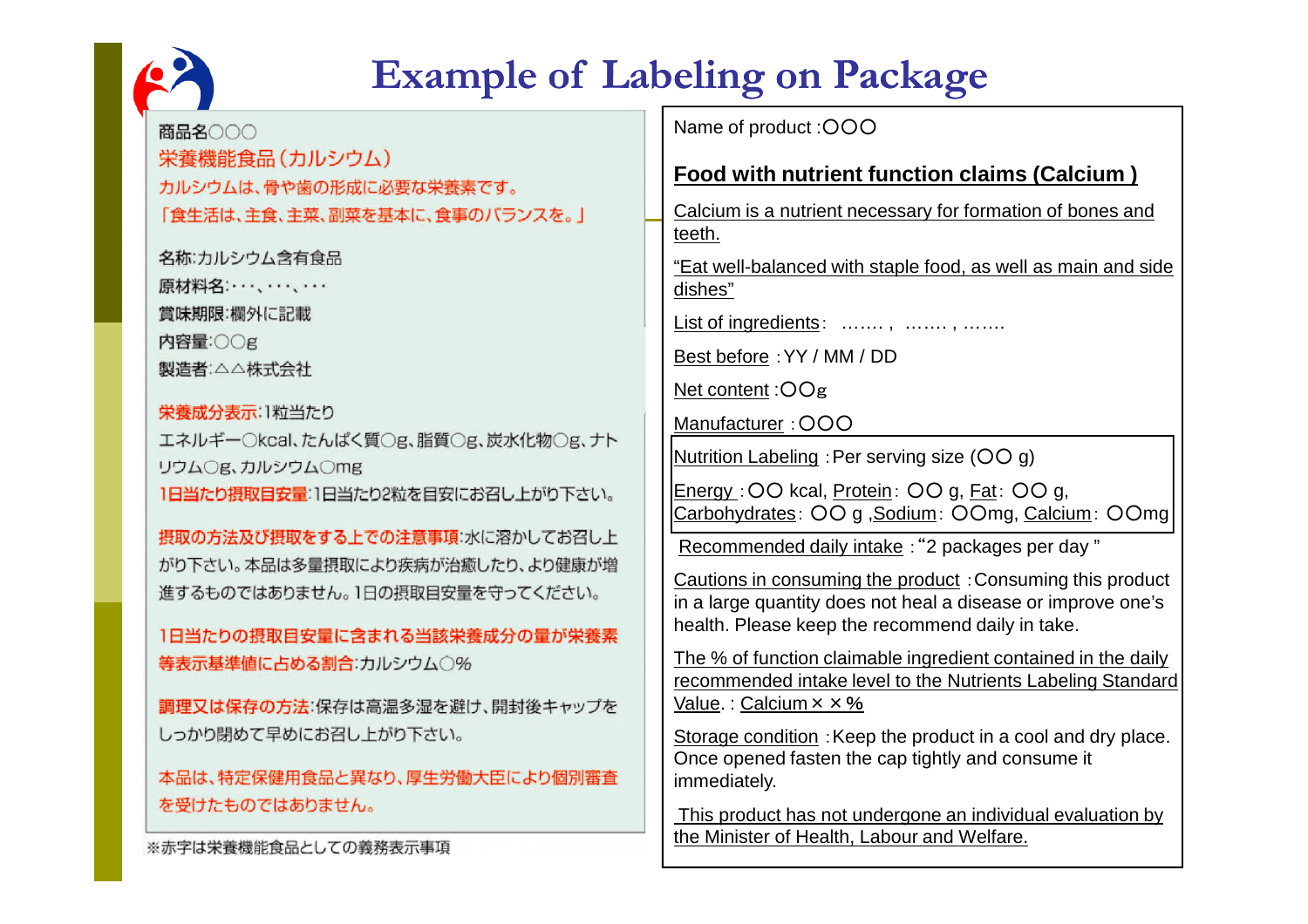### **Ingredients Added to Foods** with Nutrient Function Claims (Review)

Adoption of regulatory standards is currently being reviewed for the remaining vitamins and minerals for which nutrient function claims have not been approved (eight nutritional elements) from the perspective of normalization of function claims and providing appropriate information to consumers.

\* The remaining vitamins and minerals are vitamin K, phosphorus, potassium, iodine, manganese, selenium, chromium, molybdenum

### *<Vitamin K, Phosphorus, and Potassium>*

According to the nutritional element intake volumes from a national nutrition survey, the required amounts of these three nutritional elements are obtained across all ages groups.

#### *<Iodine, Manganese, Selenium, Chromium, and Molybdenum>*

No surveys of intake volumes, etc. have been conducted.

#### *<Conclusions>*

Accordingly, from the perspective of providing appropriate information to consumers concerning these eight nutritional elements, the database on safety and effectiveness for health foods of the National Institute of Health and Nutrition will be used for the time being to provide scientific information concerning nutritional ingredients.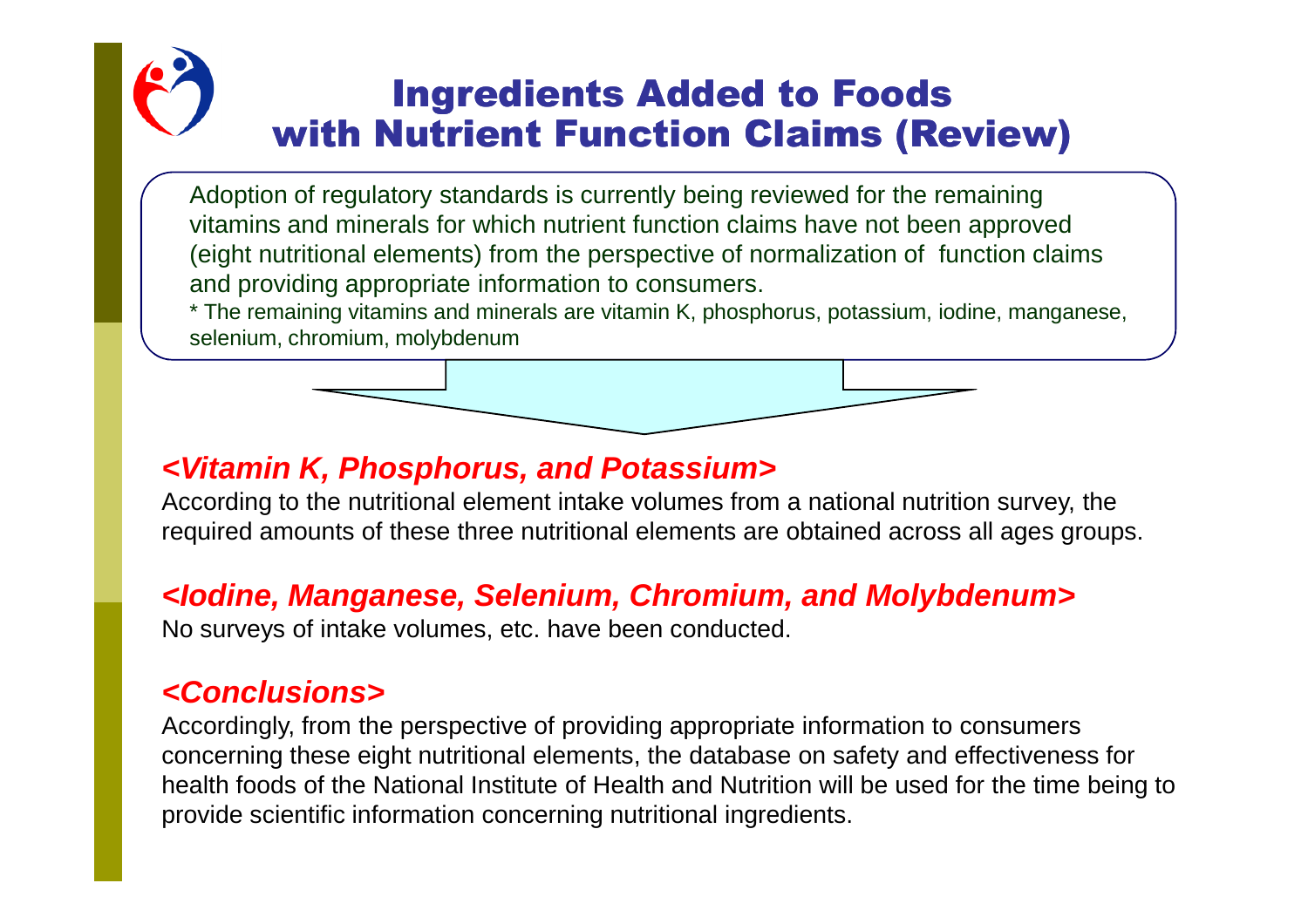

## **Foods for Specified Health Uses**

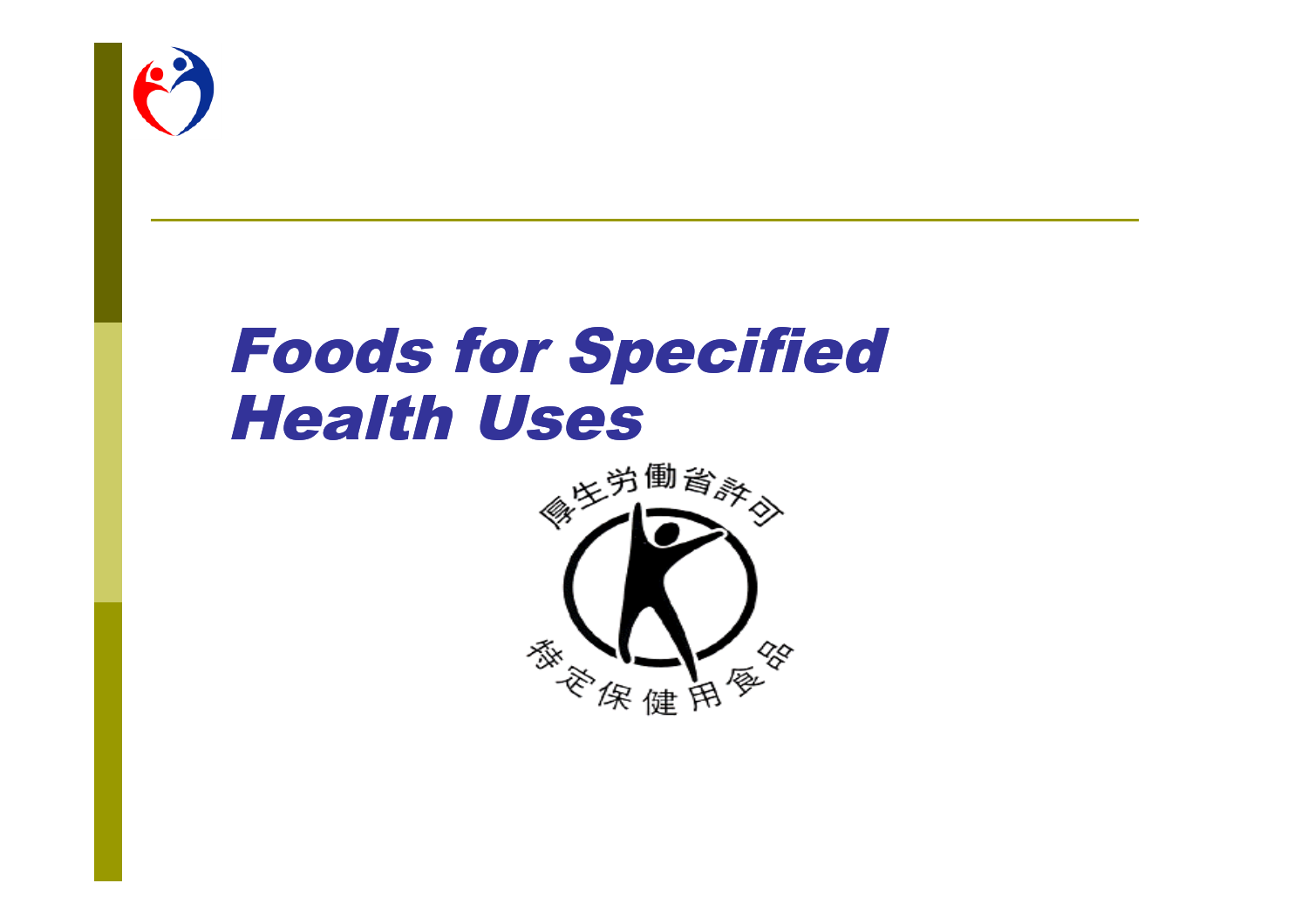

### **What are Foods for Specified Health Uses?**

- *Foods for specified health uses are foods that include functional health ingredients with physiological functions and biological activity of the body and that state claims to the effect that the expected health functions can be expected from intake of the food with the intention of achieving a specific health function in eating habits.*
- *When foods are sold as foods for specified health uses, a screening by the national government must be conducted concerning the efficacy of the individual physiological functions and specified health functions as well as safety, etc. and approval must be obtained.*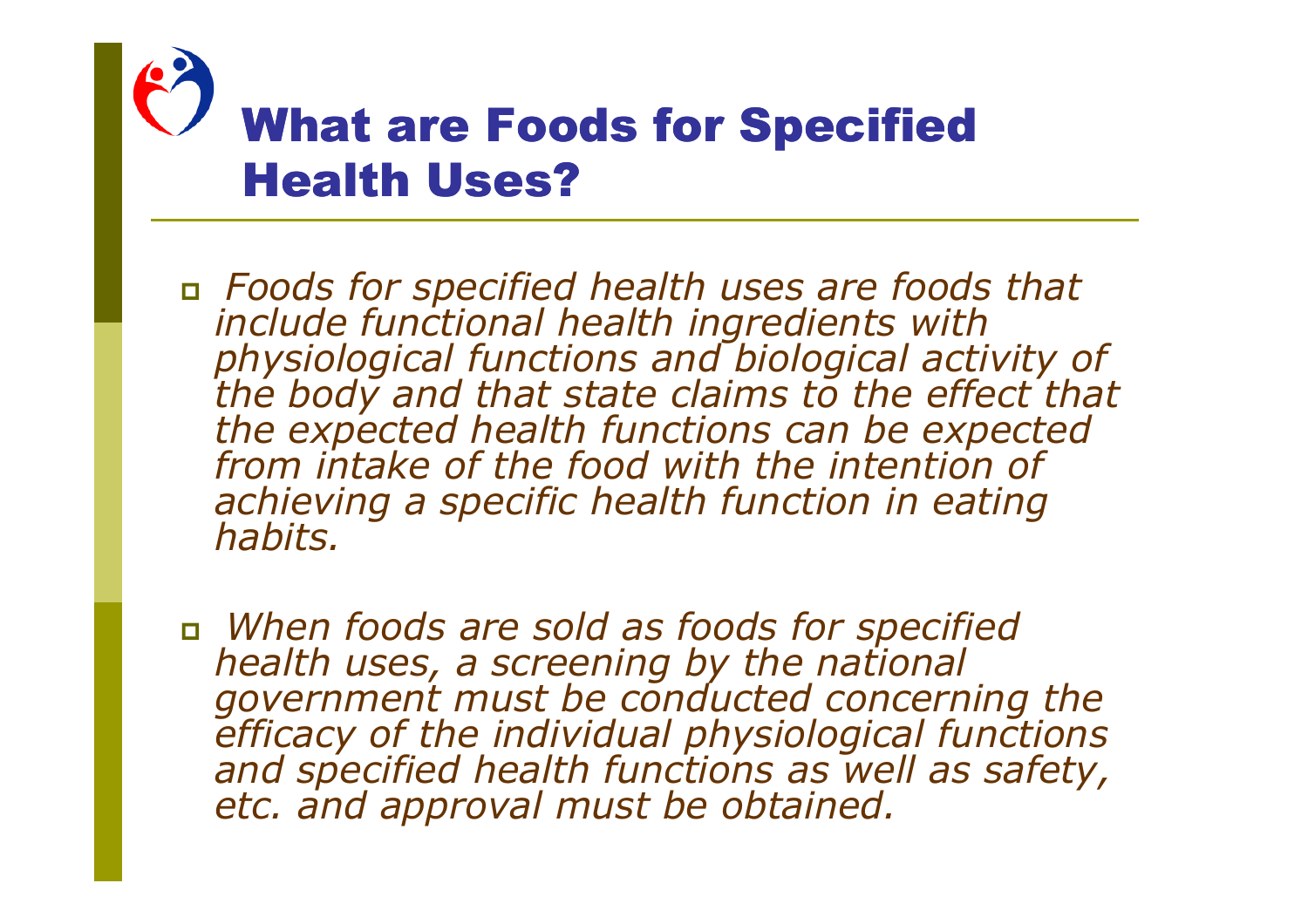

### **Applicable Scope of Foods for Specified Health Uses (Part 1)**

*Foods for specified health uses are foods that contribute to improving diets and thereby maintaining or improving the health of persons who have not yet contracted lifestyle-related diseases, etc. that arise from eating habits or who are on the verge of contracting such diseases.*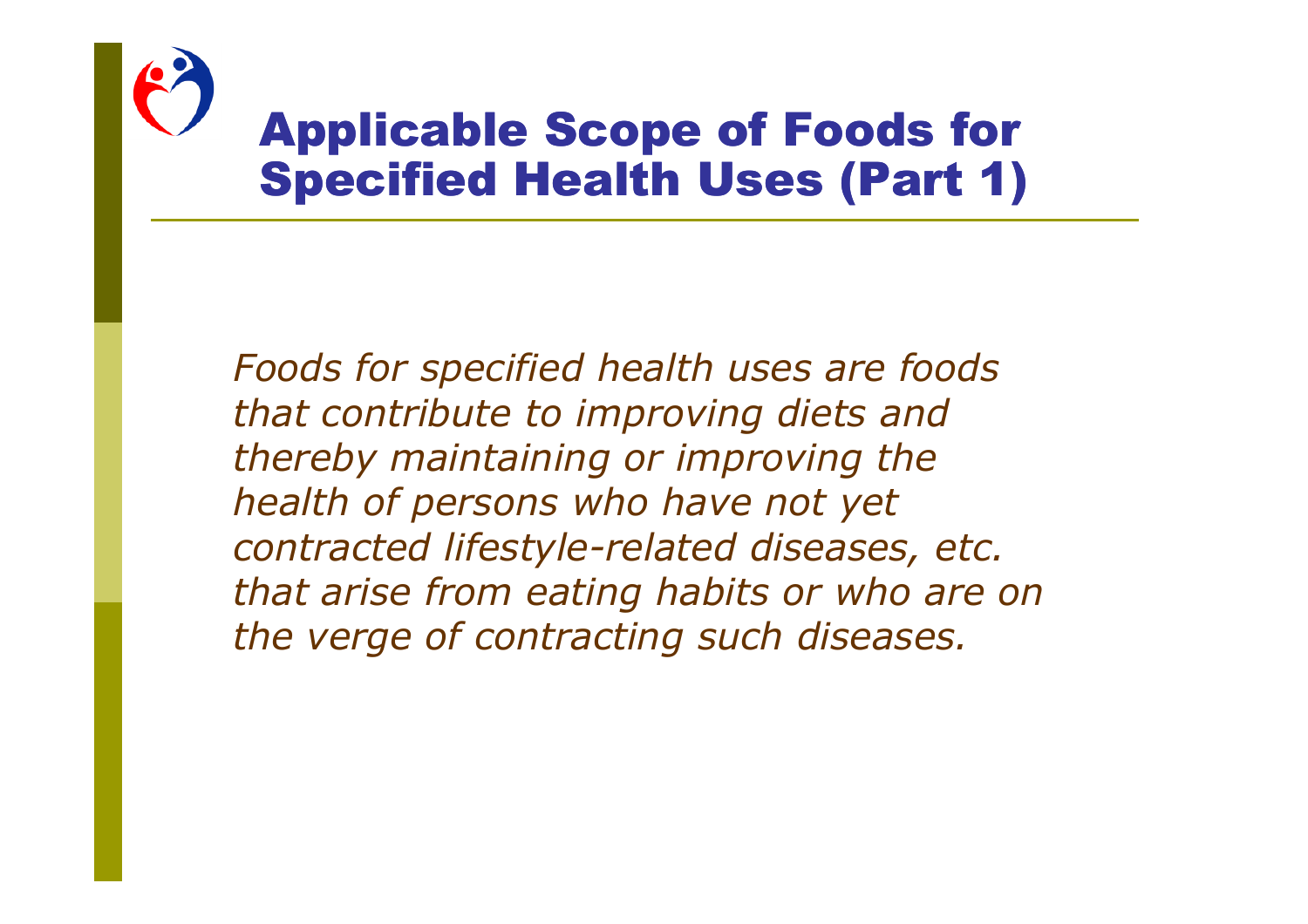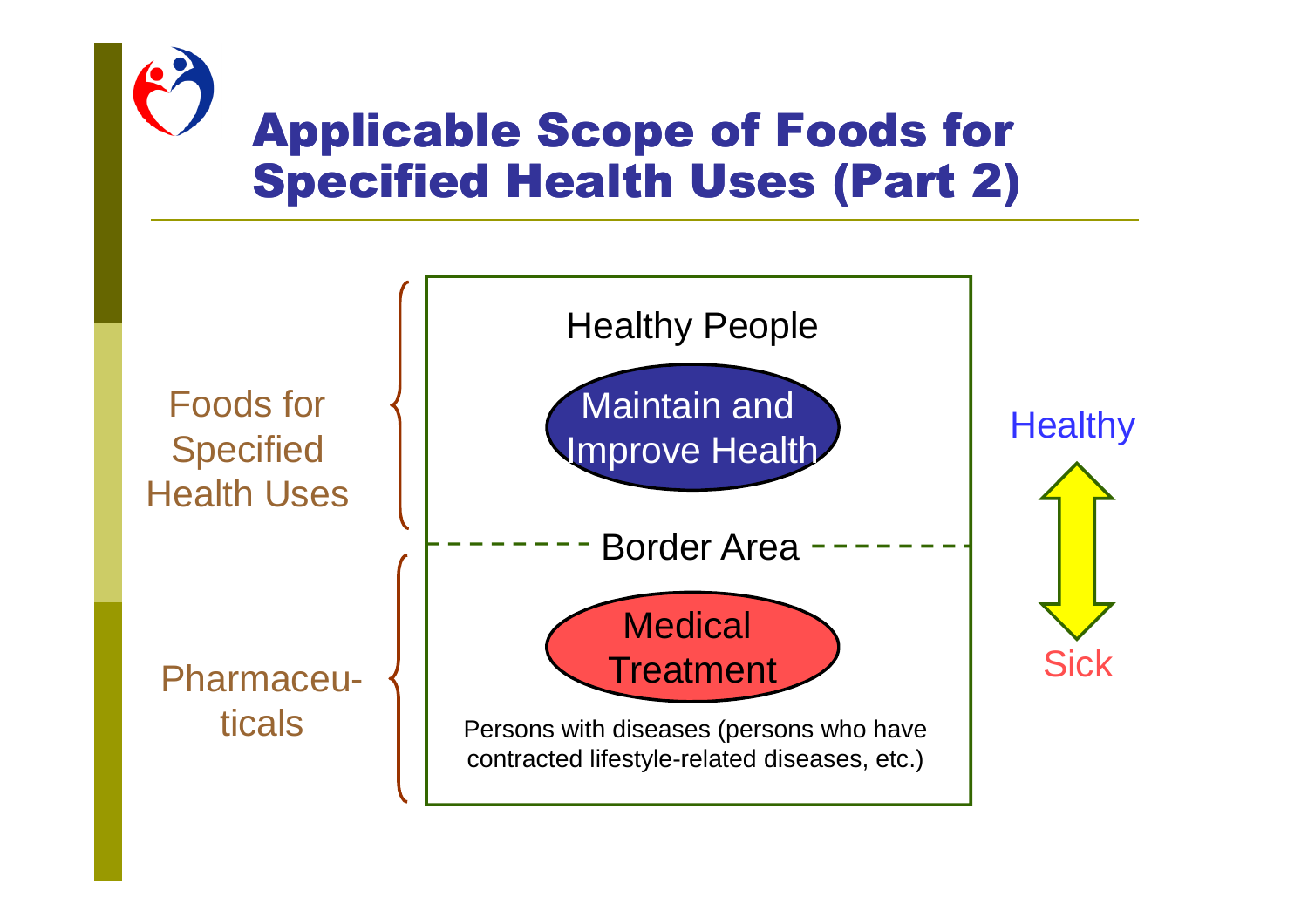## 特定保健用食品 商品名000

### **Example of Labeling on Package**

名称:清涼飲料水 原材料名:…、…、… 営味期限:○○/△△/□□ 内容量:00g



許可表示:○○は△△を含んでいるため、食生活で不足しがちな 食物繊維が手軽に取れ、お通じを良好に保つことに役立ちます。

#### 栄養成分表示:1粒当たり

エネルギー○kcal、たんぱく質○g、脂質○g、炭水化物○g、ナト リウムOg、カルシウムOmg、関与成分Og

1日当たりの接種目安量:1日当たり2袋を目安にお召し上がり下さい。

摂取方法:水に溶かしてお召し上がり下さい。

摂取をする上での注意事項:一度に多量に摂りすぎると、おなか がゆるくなることがあります。1日の摂取量を守ってください。

調理又は保存の方法:直射日光を避け、涼しいところに保存して ください。

製造者:○○○株式会社 東京都△△区……

(1日あたりの摂取目安量に含まれる該当栄養成分の量が栄養素等表示基準値に占め る割合:関与成分が栄養所要量の定められた成分である場合)

Food for Specified Heal 《吃<sup>的働資</sup>科 Name of product : OOO List of ingredients: ……., Best before :YY / MM / DD Net content :○○g



Permitted Labeling : As this product is OO-rich, you can easily take dietary fiber and keep the bowel movements in a good state.

"Eat well-balanced with staple food, as well as main and side dishes"

Nutrition Labeling :Per serving size (○○g)

Energy : ○○ kcal, Protein: ○○ g, Fat: ○○ g, Carbohydrates: ○○ g, Sodium: ○○ mg, associated ingredient: ○○ g

Recommended daily intake :"2 packages per day "

Warning :You may have loose bowels if you take the product in large quantities at one time.

Please keep the recommended daily intake.

Storage condition : Keep the product in a cool and dry place, away from direct sunlight.

Manufacturer : OOO

※赤字は特定保健用食品としての義務表示事項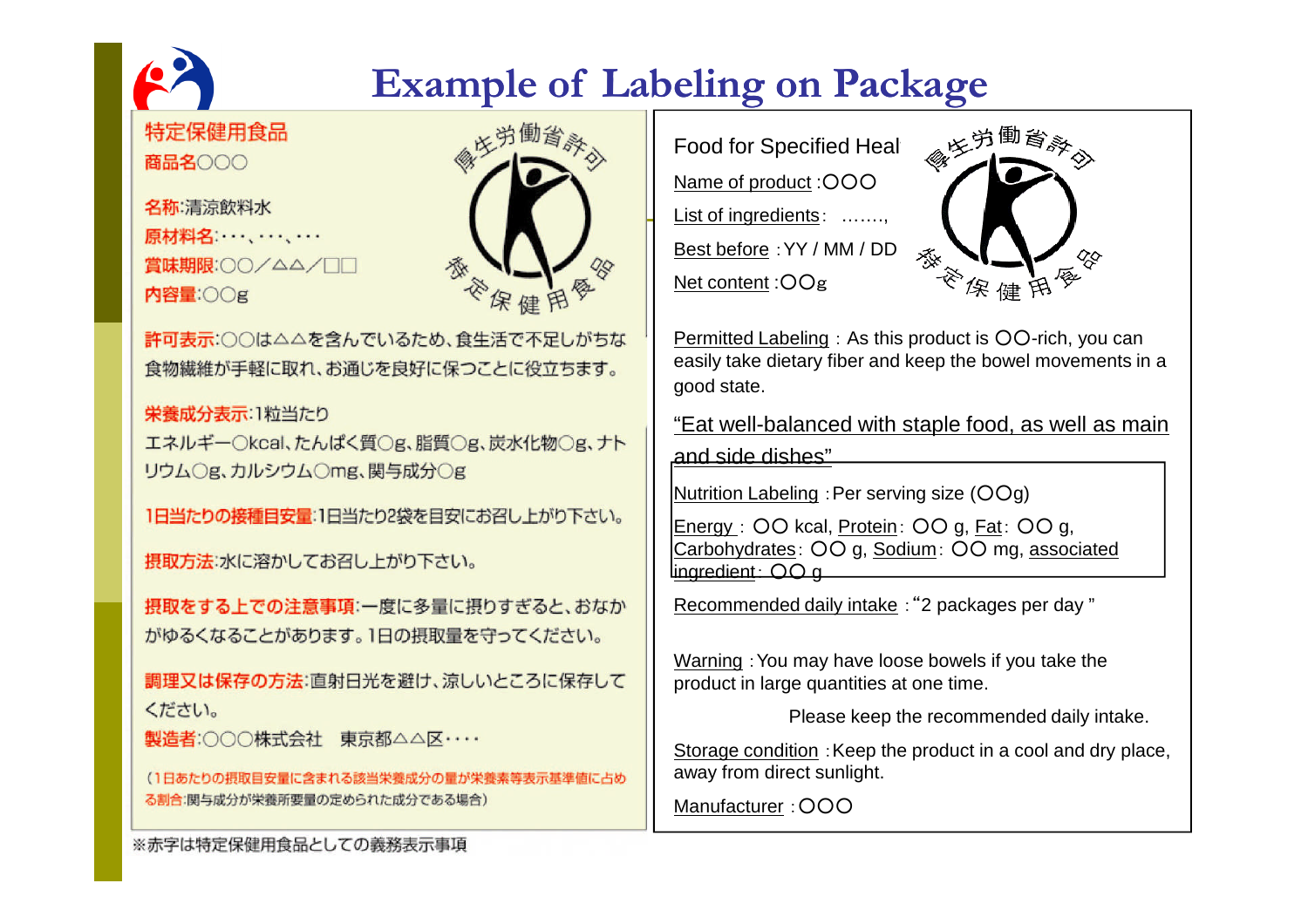

## **Categories of Foods for Specified Health Uses**

### • **Foods for Specified Health Uses**



### • **Foods for Specified Health Uses (regulatory standard type)**

Those foods for specified health uses are foods that are capable of undergoing administrative review as there is established scientific basis concerning those foods such as an adequate approval record and that are approved under the regulatory standards **without individual screening** by the review committee.

#### • **Foods for Specified Health Uses (disease risk reduction claims)**

Those foods for specified health uses are foods that can indicate a **reduction of diseases risks** when the components have been medically and nutritionally established to reduce the risk of diseases.

### • **Conditional Foods for Specified Health Uses**

Those foods concerning which certain effects have been scientifically confirmed but do not reach the level of ordinary foods for specified health uses and approval is **conditioned on indication of the limited scientific basis**.





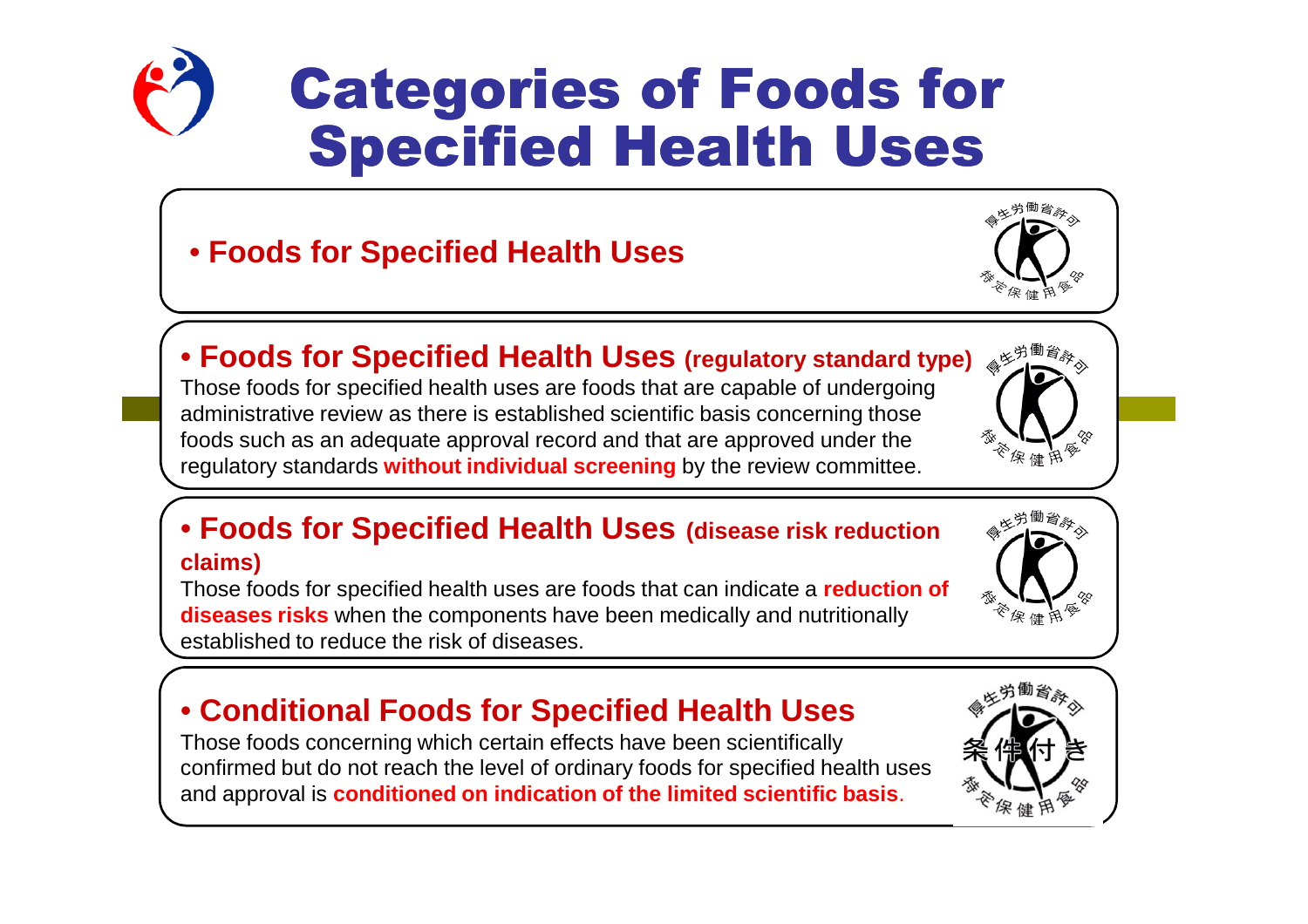### Breakdown of Designated Foods for Specified Health Uses (as of November 19, 2008)

| Category                                                        | <b>Number</b> |
|-----------------------------------------------------------------|---------------|
| Foods for specified health uses                                 | 531           |
| Conditional foods for specified health uses                     |               |
| Foods for specified health uses (regulatory standard type)      | 18            |
| Foods for specified health uses (disease risk reduction claims) |               |
| Foods for specified health uses (re-approved, etc.)             | 264           |
| Total                                                           |               |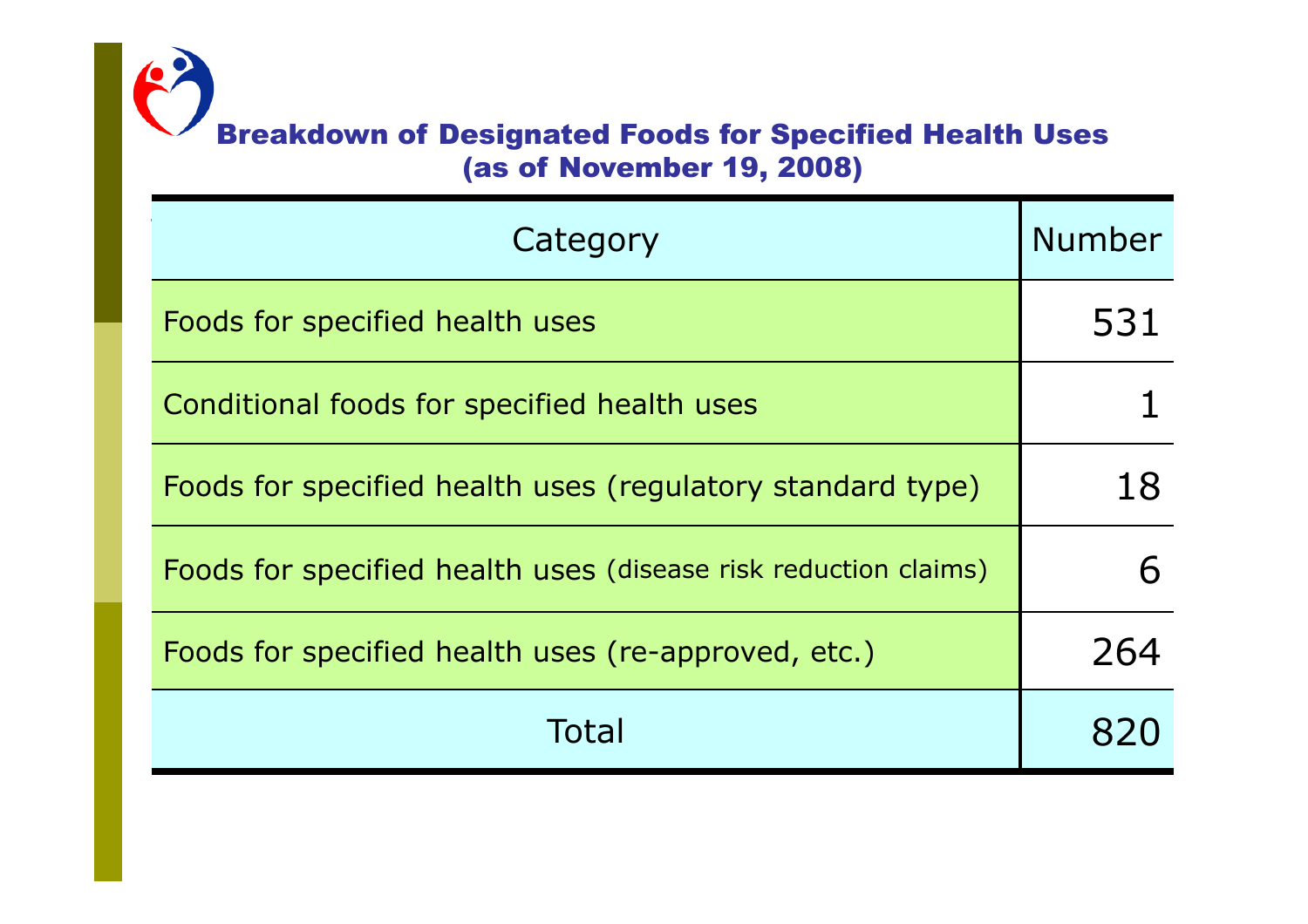



Source; Estimates made by Japan Health Food & Nutrition Food Association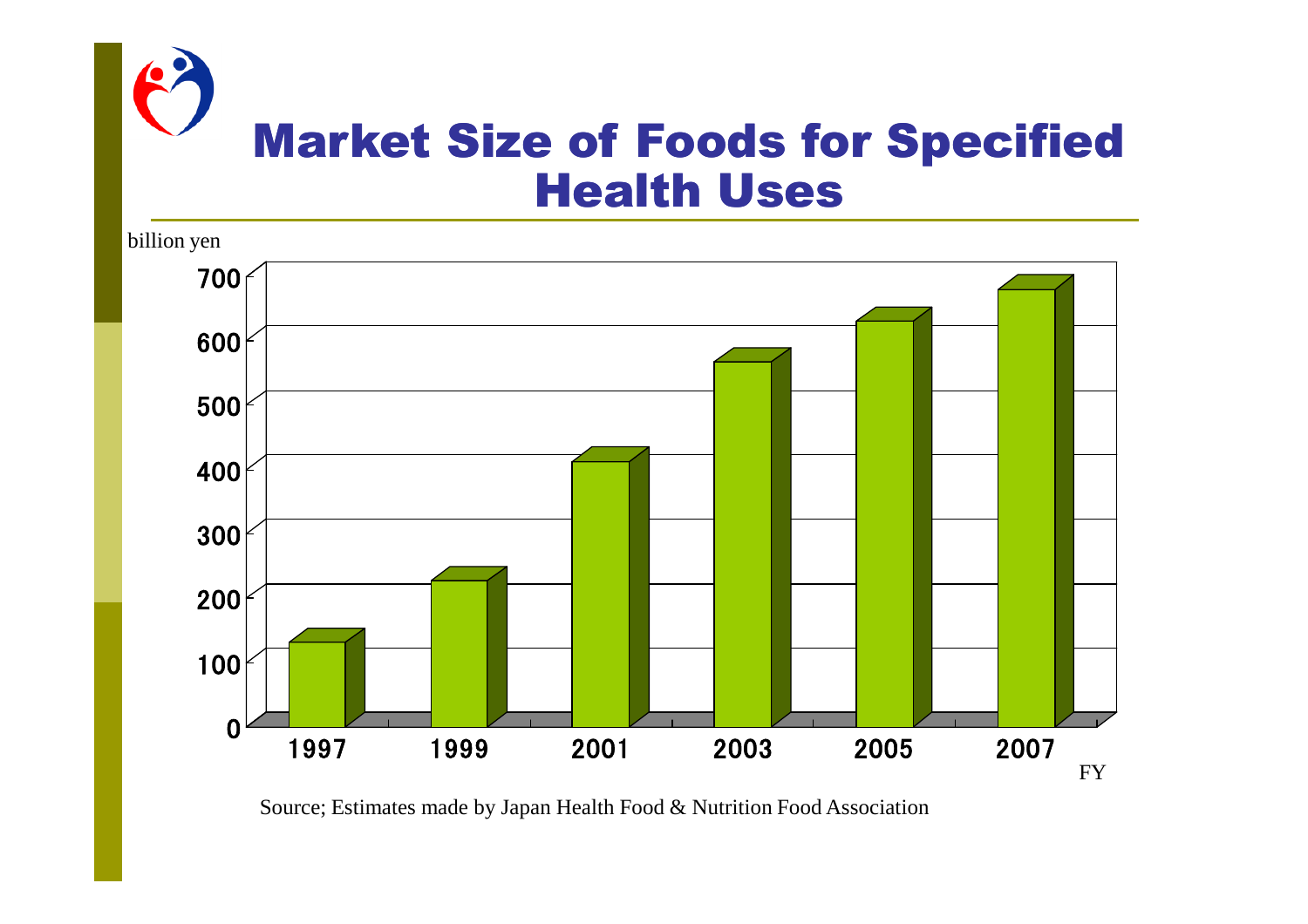## **Approval Requirements for Foods for Specified Health Uses**

*Efficacy in humans has been clearly established.*

 *There are no recognized safety problems (toxicity testing using animals, confirmation of effects in case of overdose, etc.)*

 *There are no nutritional problems (excessive salt, etc.)*

 *Compliance with products standards until the food is consumed has been confirmed.*

 *Quality control methods are established (product and ingredient standards, manufacturing methods, testing and inspections, etc.)*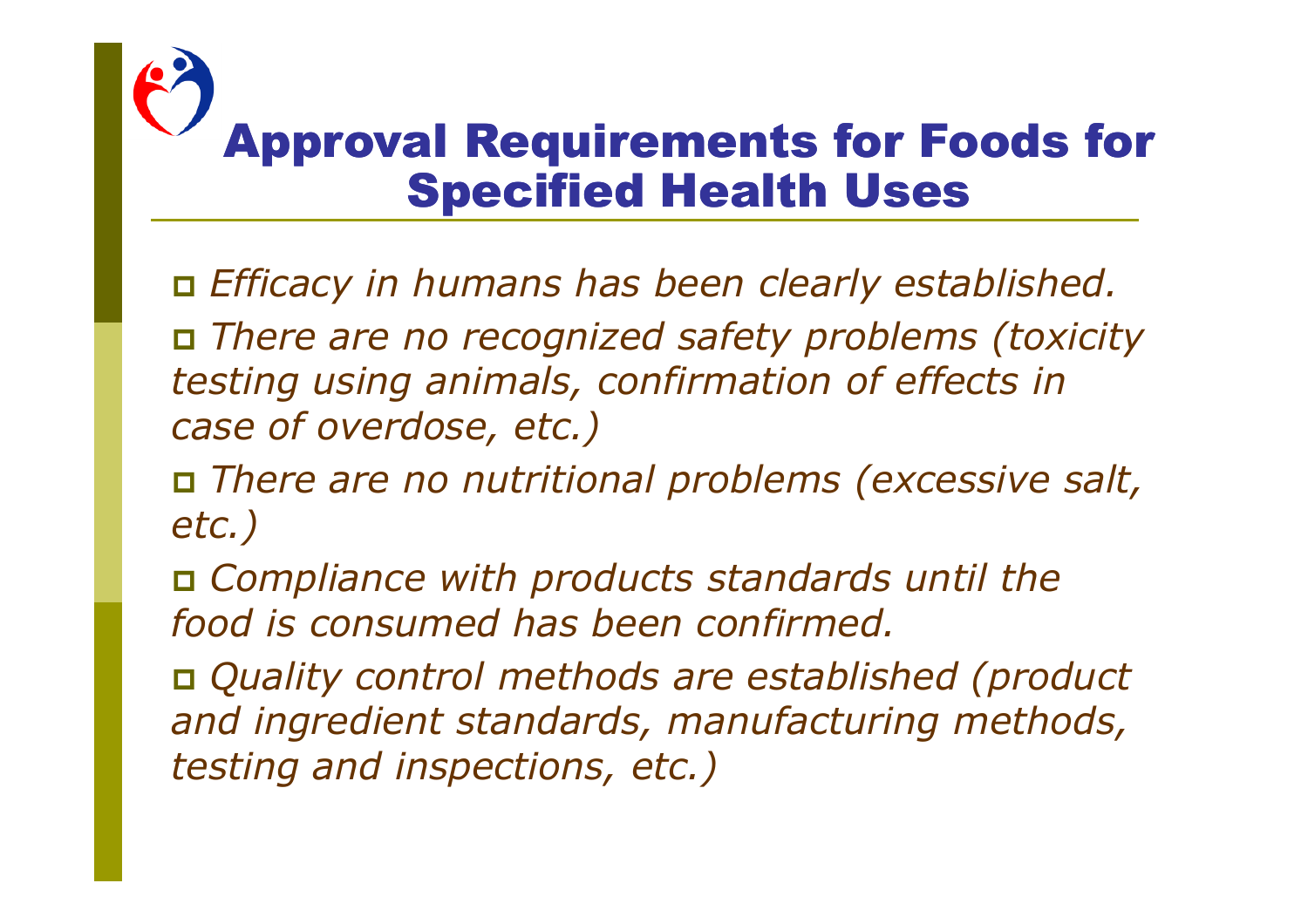### **Classification of Approved Foods** for Specified Health Uses by Health Effects

| <b>Content of</b><br><b>Labeled Health</b><br><b>Effects</b>              | <b>Representative Ingredients</b>                                                                                                                                               | <b>Number</b><br><b>Approved</b> | <b>Percentage to</b><br>total approved<br>products (820<br>products) |
|---------------------------------------------------------------------------|---------------------------------------------------------------------------------------------------------------------------------------------------------------------------------|----------------------------------|----------------------------------------------------------------------|
| <b>Improves stomach</b><br>condition, improve<br>bowel function, etc.     | Various oligosaccharides, lactulose, bifidobacteria, various<br>lactic acid bacteria, dietary fiber (indigestible dextrin,<br>polydextrose, guar gum, psyllium seed coat, etc.) | 301                              | 36.7                                                                 |
| <b>Blood glucose levels</b>                                               | Indigestible dextrin, wheat albumin, guava leaf polyphenol,<br>L-arabinose, etc.                                                                                                | 119                              | 14.5                                                                 |
| <b>Blood pressure</b>                                                     | Lactotripeptide, caseindodecapeptide, eucommia leaf<br>glycoside (geniposidic acid), sardine peptide, etc.                                                                      | 102                              | 12.4                                                                 |
| <b>Cholesterol</b>                                                        | Chitosan, soy bean protein, low-molecular sodium alginate                                                                                                                       | 95                               | 11.6                                                                 |
| <b>Teeth</b>                                                              | Paratinose, multitose, erythritol, etc.                                                                                                                                         | 65                               | 7.9                                                                  |
| Fat                                                                       | Diacylglycerol, globin protein resolvent, etc.                                                                                                                                  | 60                               | 7.3                                                                  |
| <b>Cholesterol and</b><br>stomach condition,<br>cholesterol and fat, etc. | Low-molecular sodium alginate, psyllium seed coat dietary<br>fiber, etc.                                                                                                        | 33                               | 4.0                                                                  |
| <b>Bones</b>                                                              | Soy isoflavon, myelin basic protein (MBP), etc.                                                                                                                                 | 30                               | 3.7                                                                  |
| <b>Mineral absorption</b>                                                 | Calcium citrate malate, caseinphosphopeptides, heme iron,<br>fructooligosaccharide, etc.                                                                                        | 6                                | 0.7                                                                  |

As of November 19, 2008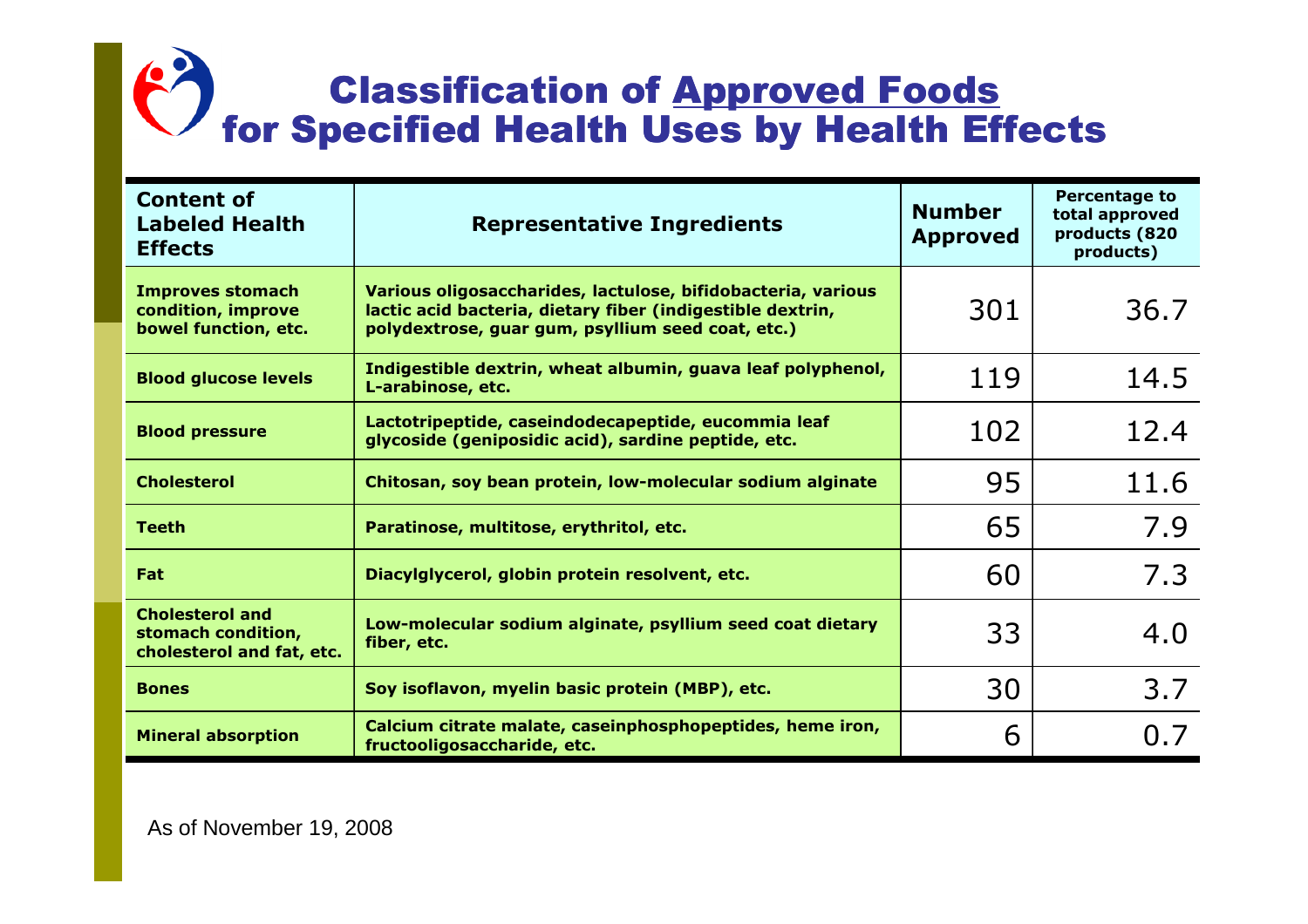



Source; Estimates made by Japan Health Food & Nutrition Food Association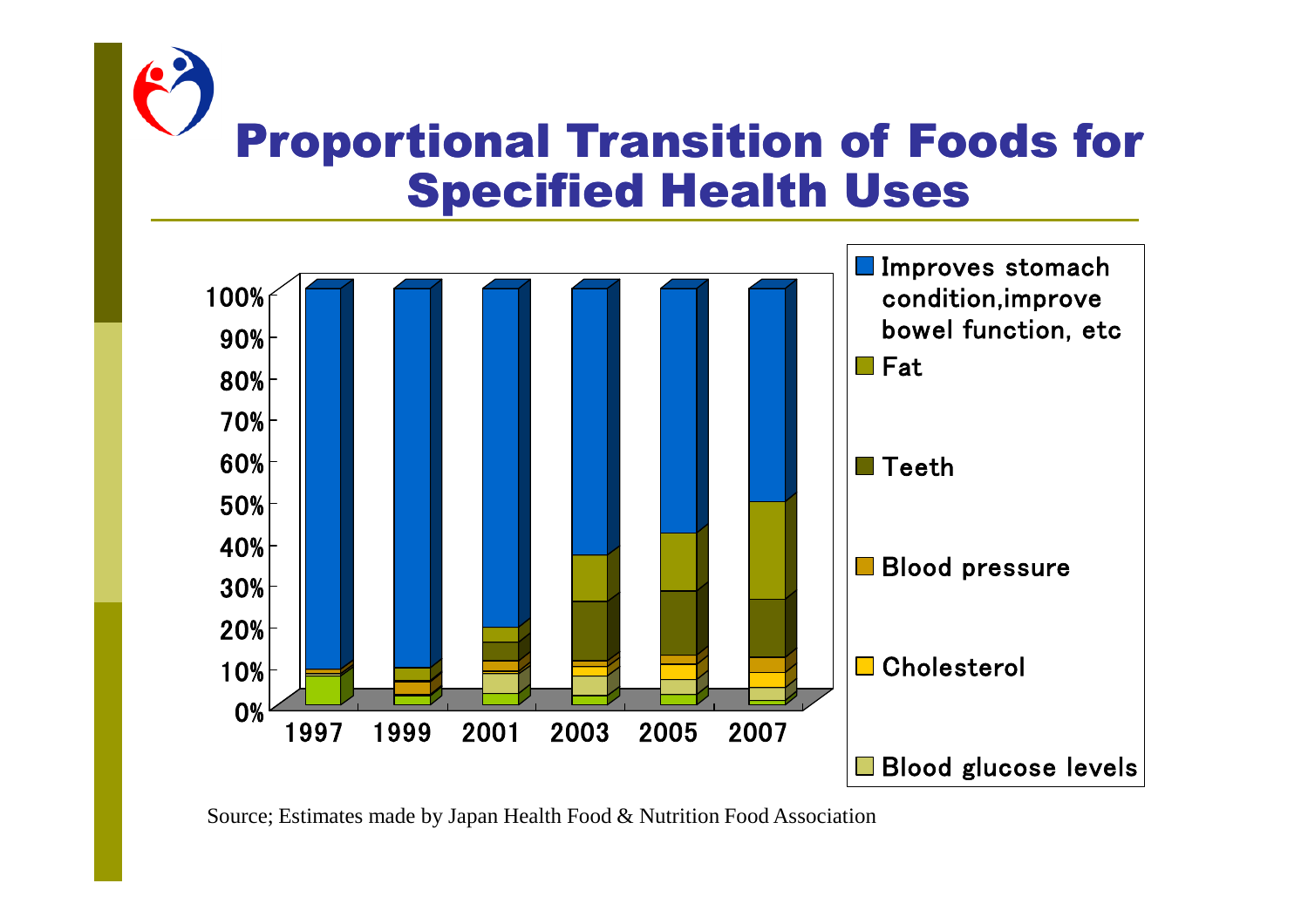## **Review Procedure Flow for Foods for Specified Health Uses**

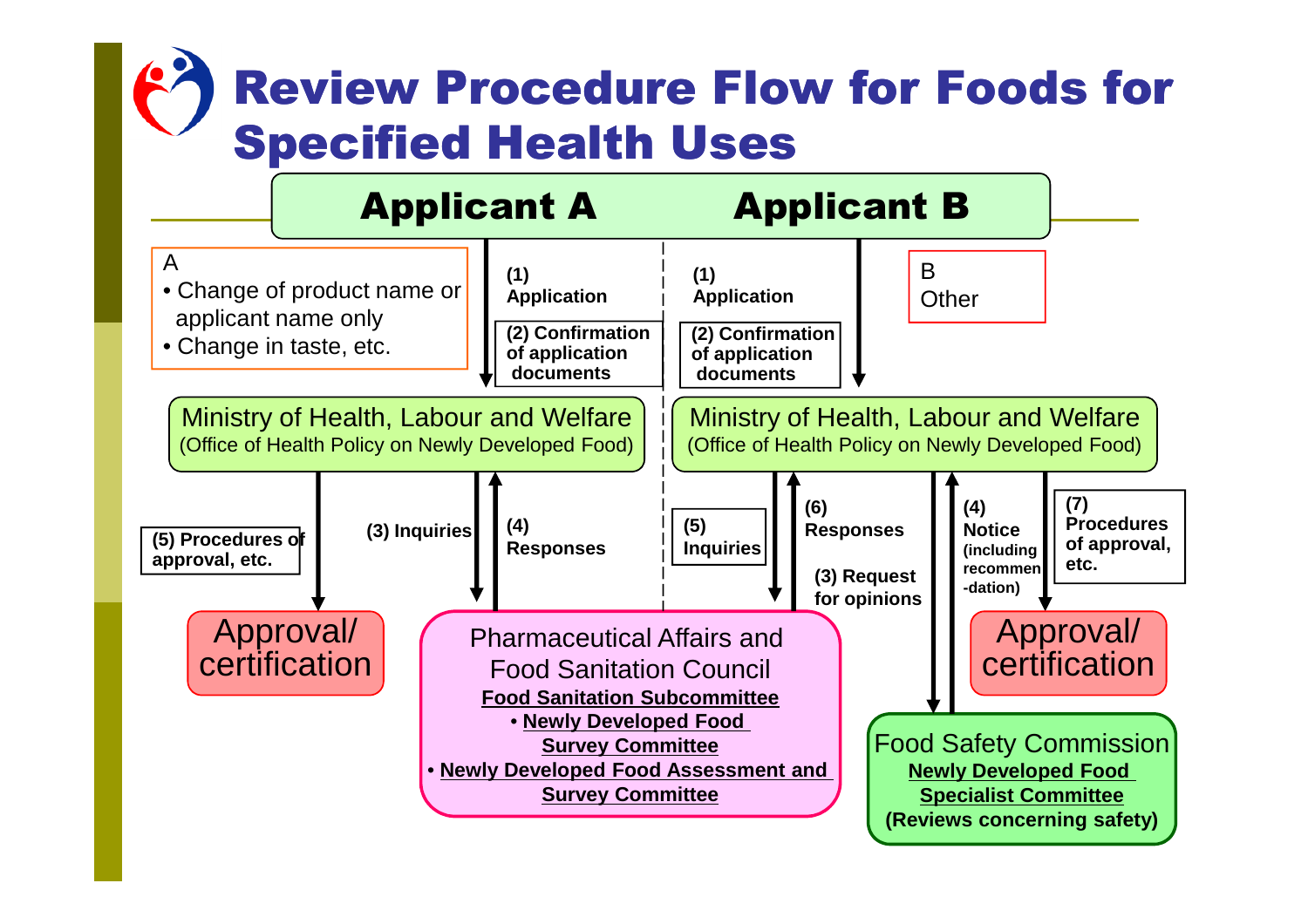

## **Foods for Special Dietary Uses**

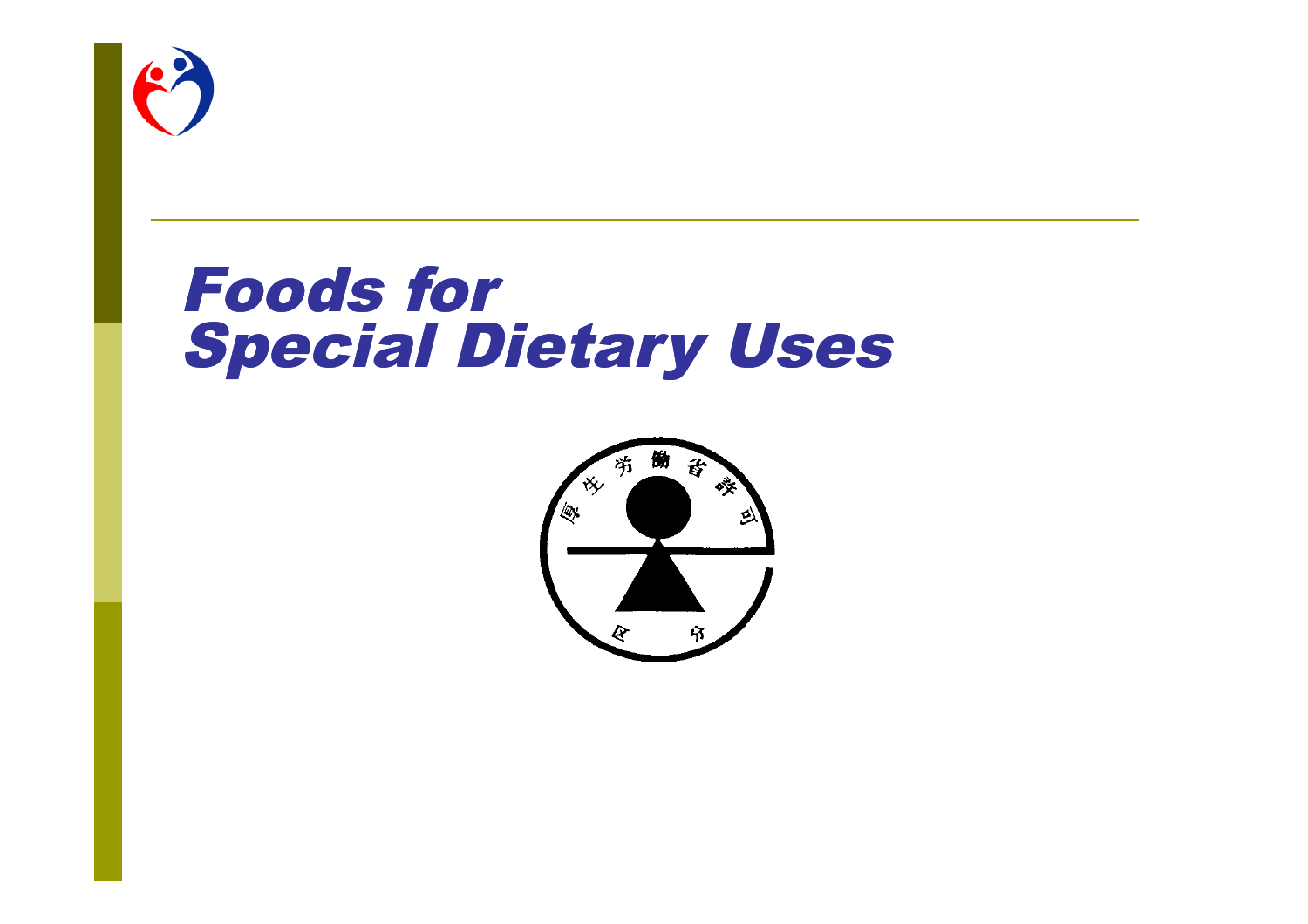

### **What are Foods for Special Dietary Uses?**

○ *Foods for special dietary uses are foods for persons with medical conditions, dried milk for pregnant and nursing women, formula milk for infants, foods for the elderly and that are labeled for special purposes such as the development of persons with medical conditions, etc. and maintenance and restoration of health.*

○ *When approving labeling, the suitability of those items for which there are established approval standards is reviewed and individual assessments are conducted for those items without approval standards.*

○ *Food formats include individual foods (soy sauce, jams, etc.) and compound foods (combinations of multiple foods).*

○ *Under the Health Promotion Law, approval for special-purpose labeling includes foods for specified health uses.*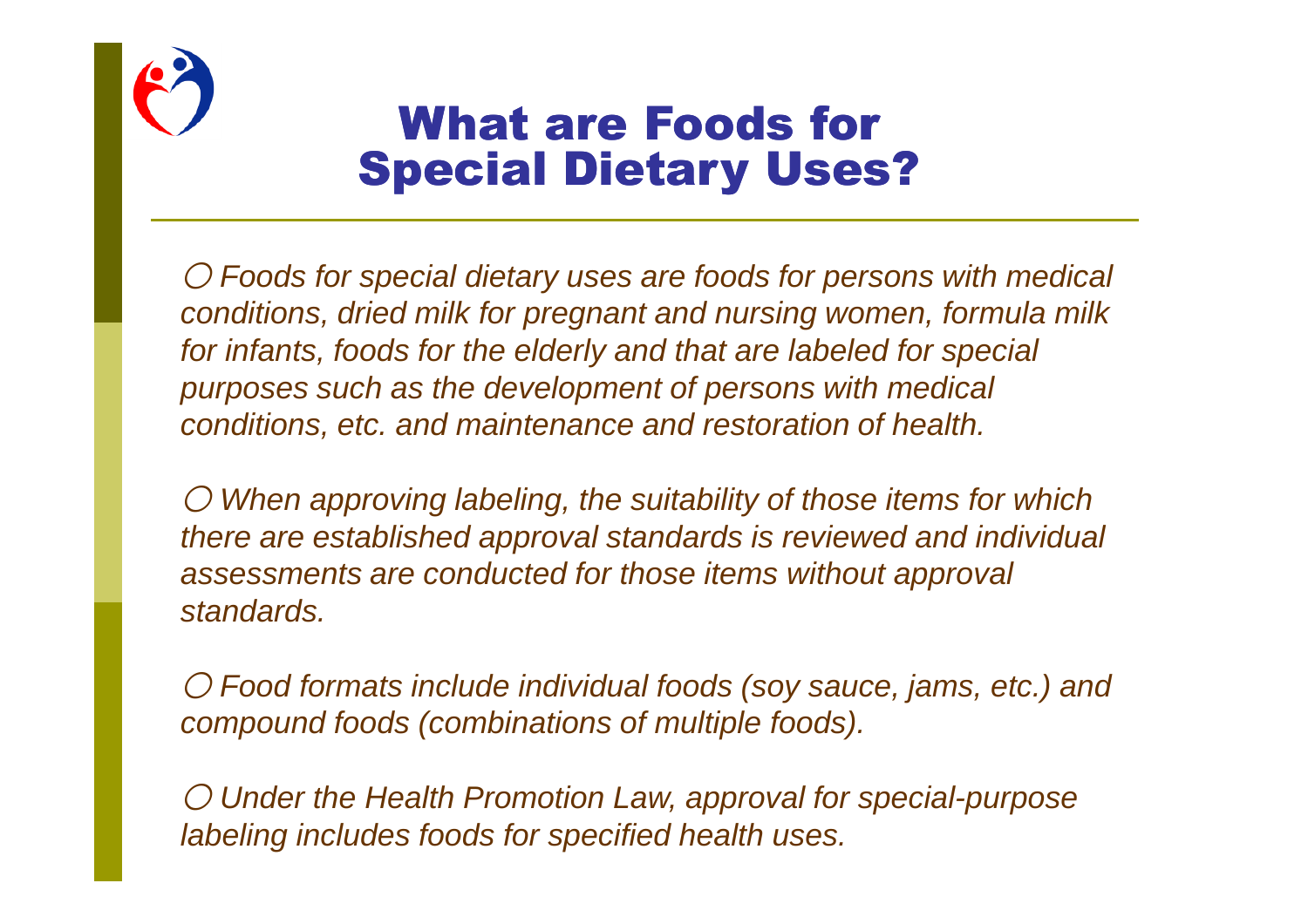### **Classification of Foods for Special Dietary Uses**

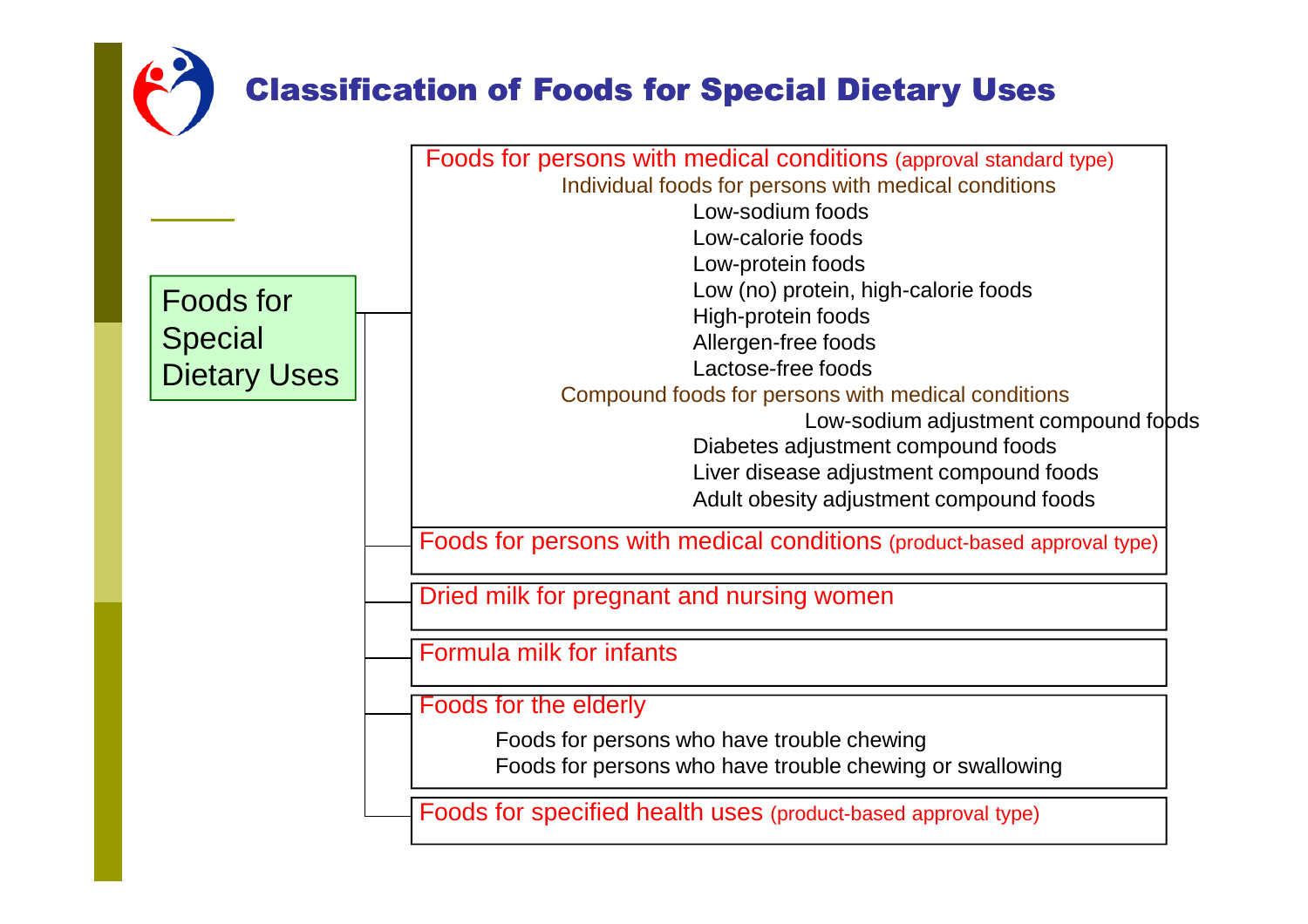

## **Regulations Prohibiting False and Misleading** Advertising, etc.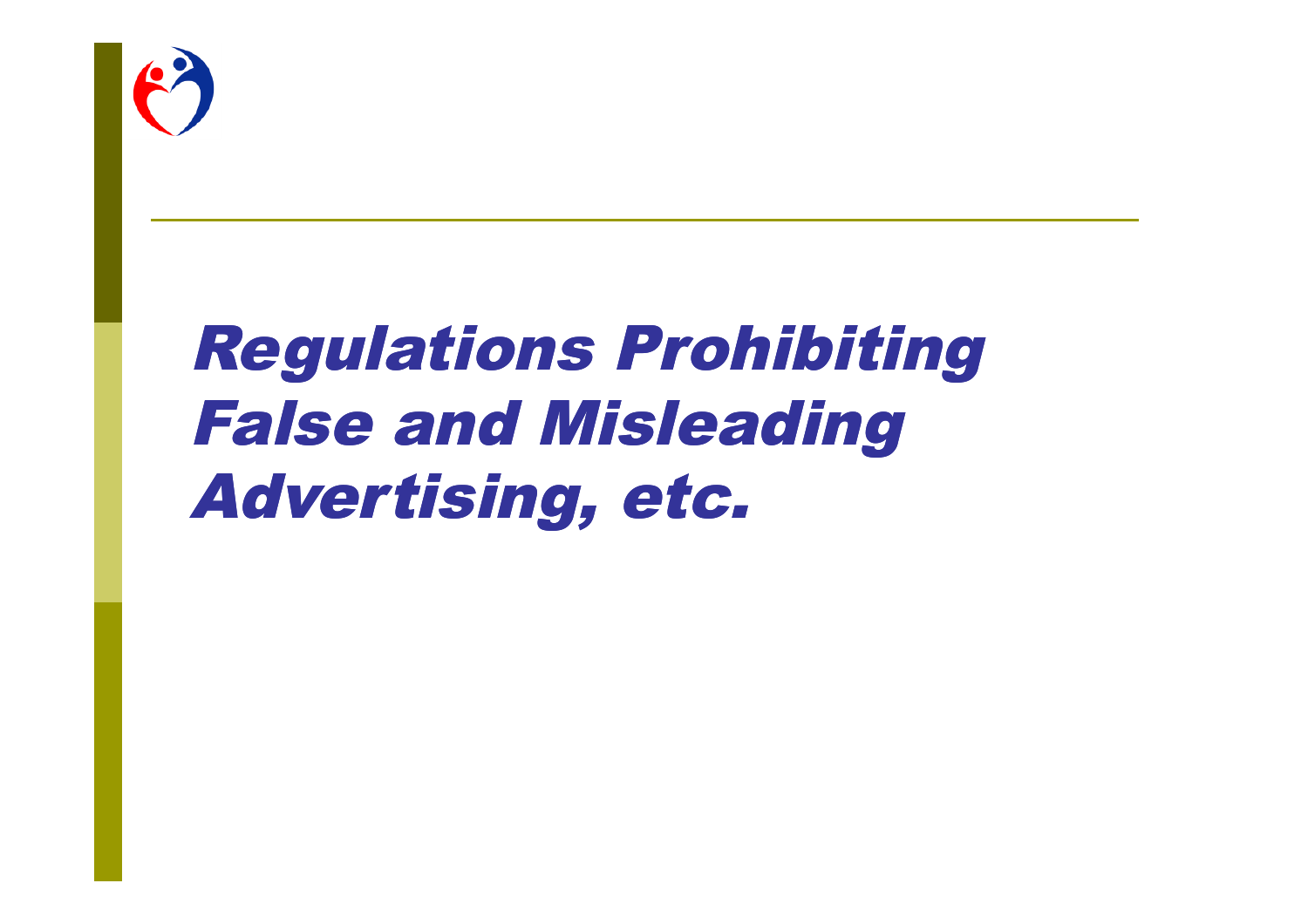## **Prohibition of False and Misleading Labeling, etc. under** the Food Sanitation Law

False or misleading labeling or advertising that poses a risk of harm to public health is prohibited (Food Sanitation Law, Article 20)

• Revocation of business license, etc. • Disposal of foods, etc.

Violation

• Penalties (imprisonment, fines)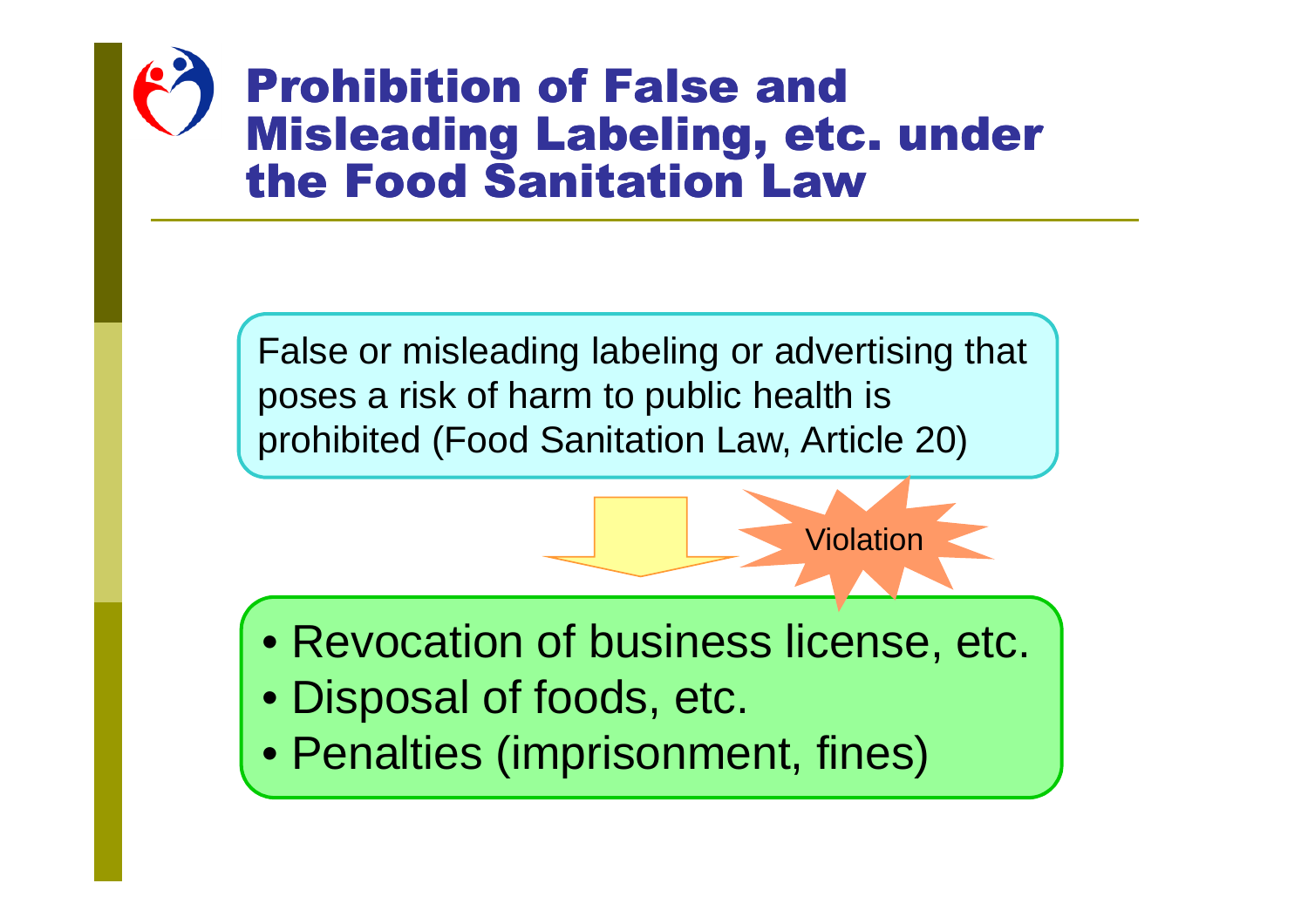### **Prohibition of False and Misleading** Labeling, etc. concerning Health **Maintenance and Promotion Effects, etc.**

 $\cdot$  (Related to the Health Promotion Law, Articles 32-2 and 32-3)  $\rightarrow$  Effective August 29, 2003

No person may engage in advertising or other labeling concerning a food that is offered for sale that is:

(1) Differs substantially from the facts, or

(2) Substantially confuses people

With respect to health maintenance or promotion effects.



If there is a risk of a significant impact on the maintenance or promotion of the health of the public, a recommendation shall be issued concerning the necessary measures that should be taken (Minister of Health, Labour and Welfare and heads of local health offices)

If the measures specified in the recommendation are not taken without due grounds, the person in question shall be ordered to take the specified measures (Minister of Health, Labour and Welfare and heads of local health offices)



If the person does not comply with the order, penalties shall be imposed (imprisonment of six months or less or a fine of 1 million yen or less)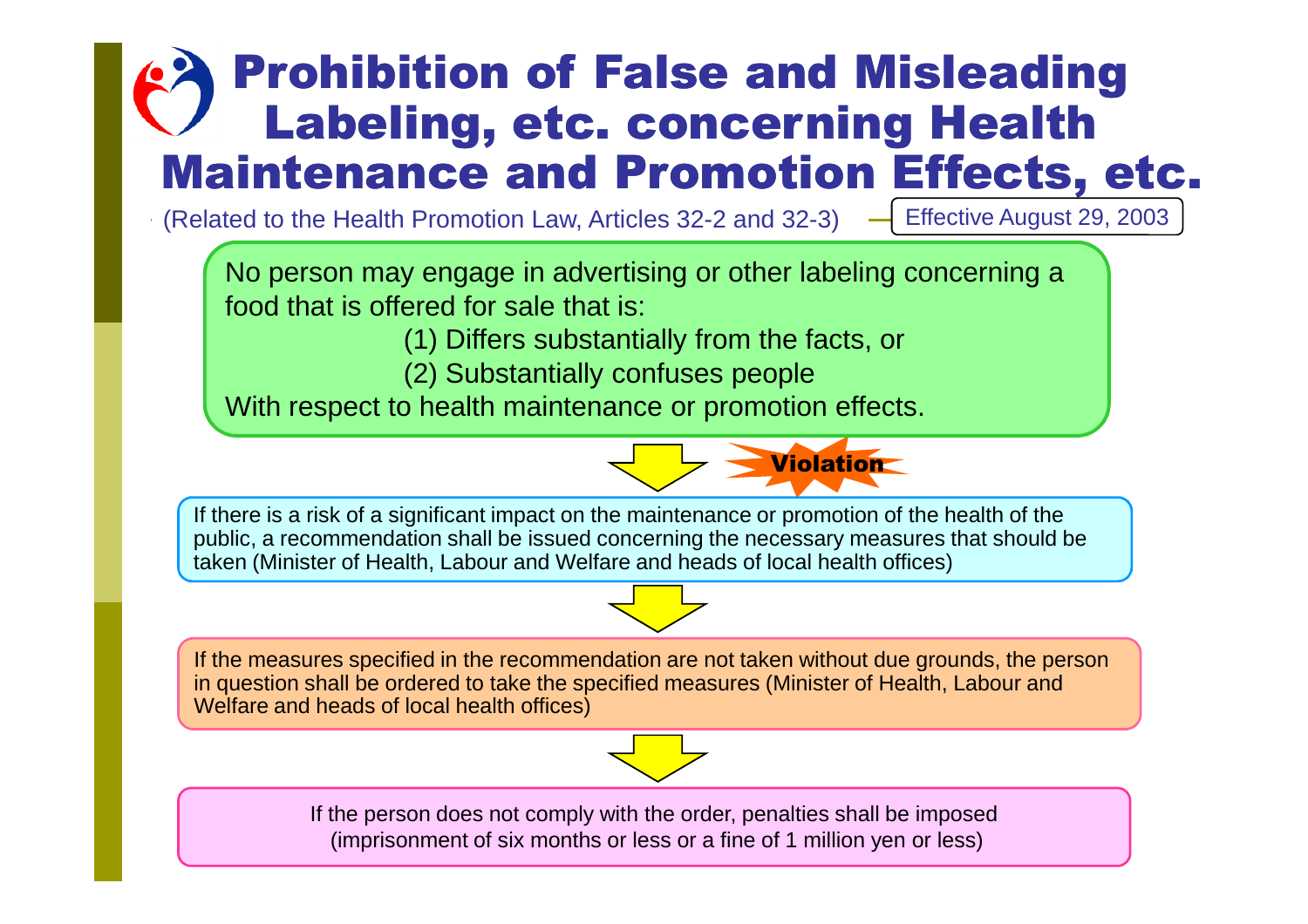## **Decision-Making Flow under** the Provisions of Article 32-2

Labeling concerning Foods That Are Offered for Sale

#### Can the item objectively be determined to be advertising?

(1) The intent of attracting customers (encouraging purchasing intent on the part of customers) is clear;

(2) The name of a specific food, etc. is clear; and

(3) The general public can understand the content.

#### Does the item claim health maintenance or promotion effects?

(1) Health maintenance or promotion effects

(2) Matters specified by Ministry of Health, Labour and Welfare ordinances

(3) Indirect health maintenance or promotion effects, etc.

#### Does the advertising differ substantially from the facts or substantially confuse people?

When determining if the advertising differs substantially from the facts or substantially confuses people, the decision is based on the overall content and the impression and understanding of the general public.

A decision is made taking into consideration the detrimental impact on the health of the public based on the "subject food (does the food lend itself to incorrect expectations?)" and the "degree of strength of the appeal."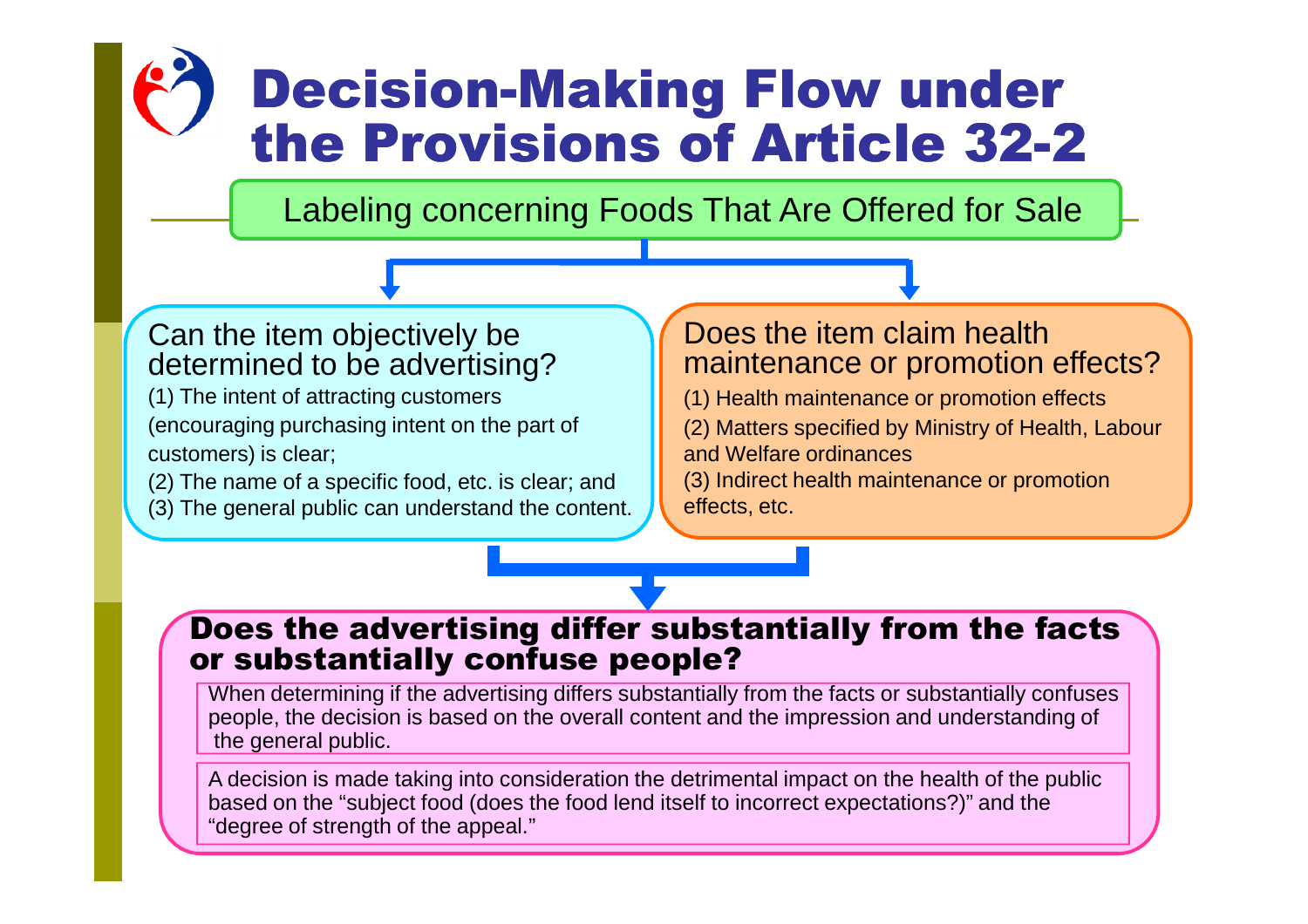### **Relationship with Regulation of** Advertising, etc. under Other Laws

- Pharmaceutical Affairs Law *(Prohibition of advertising of medical products prior to approval, etc.)*
- Act against Unjustifiable Premiums and Misleading Representations

*(Regulations concerning transactions involving products and services)*

Specific Commercial Transaction Law

*(Fairness in transactions involving designated products and preventing harm to purchasers)*

 JAS (Japanese Agricultural Standard) Law *(Regulations concerning standardization and proper labeling of agricultural and forestry products)*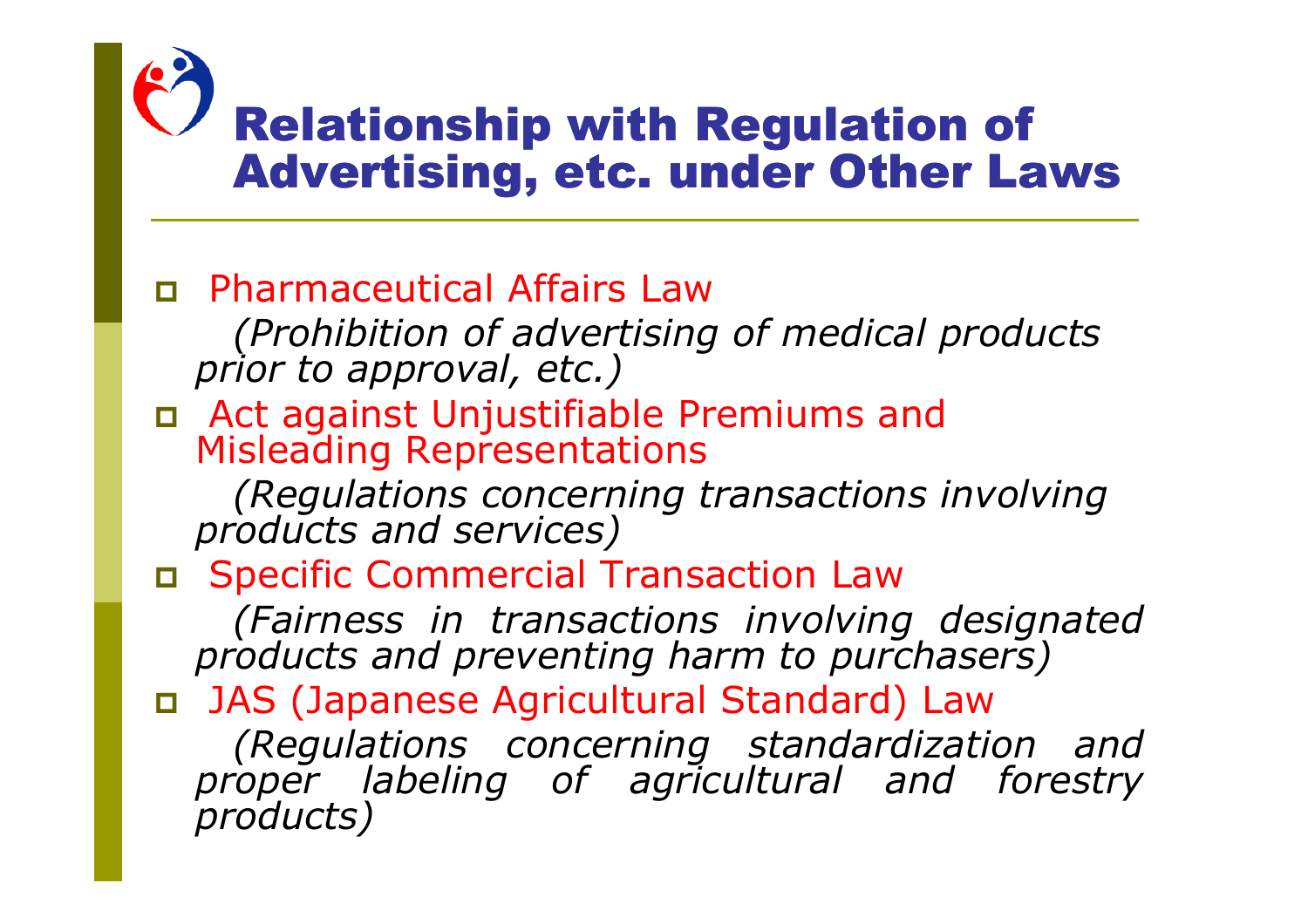

## Information System on Safety and Effectiveness for Health Foods, etc.